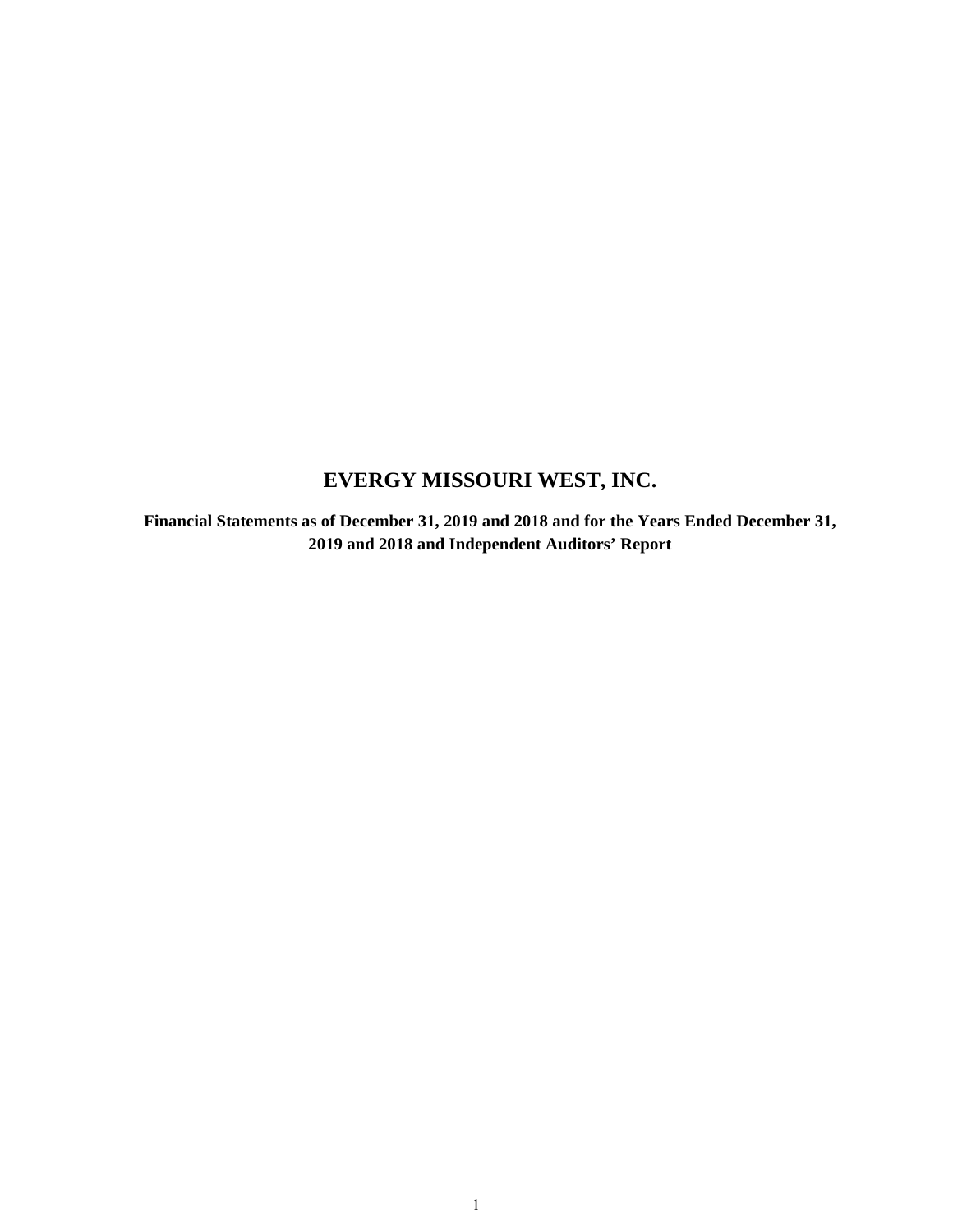### **Consolidated Statements of Comprehensive Income EVERGY MISSOURI WEST, INC.**

|                                                                               | 2019        | 2018        |
|-------------------------------------------------------------------------------|-------------|-------------|
|                                                                               | (millions)  |             |
| <b>OPERATING REVENUES</b>                                                     | \$<br>836.4 | \$<br>836.9 |
| <b>OPERATING EXPENSES:</b>                                                    |             |             |
| Fuel and purchased power                                                      | 292.6       | 264.4       |
| Operating and maintenance                                                     | 213.0       | 238.4       |
| Depreciation and amortization                                                 | 104.2       | 108.2       |
| Taxes other than income tax                                                   | 46.6        | 47.6        |
| <b>Total Operating Expenses</b>                                               | 656.4       | 658.6       |
| <b>INCOME FROM OPERATIONS</b>                                                 | 180.0       | 178.3       |
| OTHER INCOME (EXPENSE):                                                       |             |             |
| Investment earnings                                                           | 3.7         | 0.7         |
| Other income                                                                  | 0.9         | 0.5         |
| Other expense                                                                 | (15.9)      | (17.1)      |
| Total Other Expense, Net                                                      | (11.3)      | (15.9)      |
| Interest expense                                                              | 57.7        | 57.2        |
| <b>INCOME BEFORE INCOME TAXES</b>                                             | 111.0       | 105.2       |
| Income tax expense                                                            | 14.5        | 48.2        |
| <b>NET INCOME</b>                                                             | \$<br>96.5  | \$<br>57.0  |
| <b>COMPREHENSIVE INCOME</b>                                                   |             |             |
| <b>NET INCOME</b>                                                             | \$<br>96.5  | \$<br>57.0  |
| OTHER COMPREHENSIVE INCOME                                                    |             |             |
| Defined benefit pension plans                                                 |             |             |
| Net gain (loss) arising during period                                         | (1.5)       | 1.4         |
| Income tax (expense) benefit                                                  | 0.4         | (0.4)       |
| Net gain (loss) arising during period, net of tax                             | (1.1)       | 1.0         |
| Amortization of net losses included in net periodic benefit costs             | 0.6         | 0.8         |
| Income tax expense                                                            | (0.2)       | (0.2)       |
| Amortization of net losses included in net periodic benefit costs, net of tax | 0.4         | 0.6         |
| Change in unrecognized pension expense, net of tax                            | (0.7)       | 1.6         |
| Total other comprehensive income (loss)                                       | (0.7)       | 1.6         |
| <b>COMPREHENSIVE INCOME</b>                                                   | \$<br>95.8  | \$<br>58.6  |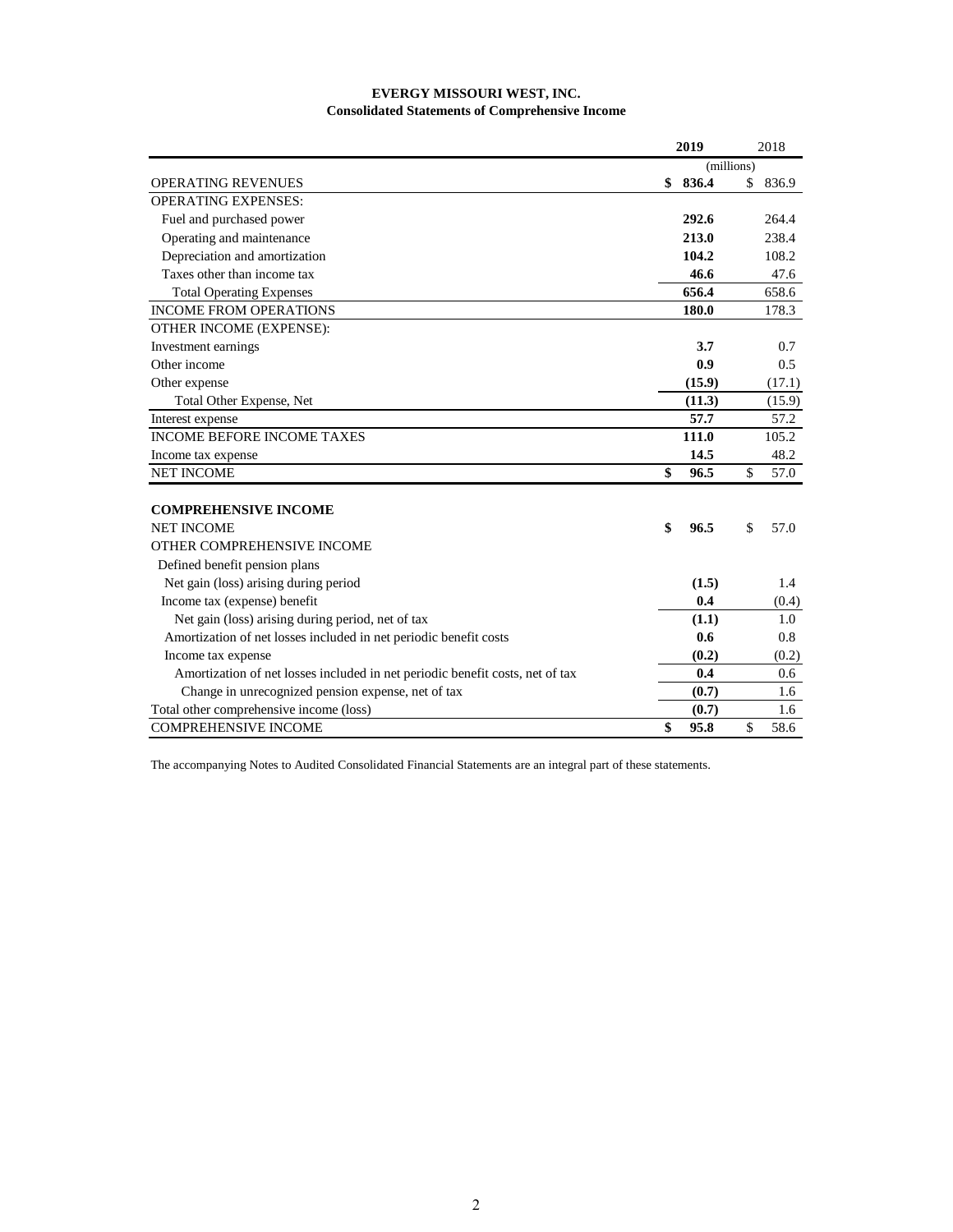# **EVERGY MISSOURI WEST, INC. Consolidated Balance Sheets**

|                                           |      | December 31                      |    |         |  |
|-------------------------------------------|------|----------------------------------|----|---------|--|
|                                           | 2019 |                                  |    | 2018    |  |
| <b>ASSETS</b>                             |      | (millions, except share amounts) |    |         |  |
| <b>CURRENT ASSETS:</b>                    |      |                                  |    |         |  |
| Cash and cash equivalents                 | \$   | 1.2                              | \$ | 1.6     |  |
| Receivables, net                          |      | 39.5                             |    | 46.4    |  |
| Related party receivables                 |      | 1.6                              |    | 1.2     |  |
| Accounts receivable pledged as collateral |      | 50.0                             |    | 50.0    |  |
| Fuel inventory and supplies               |      | 52.1                             |    | 56.5    |  |
| Income taxes receivable                   |      | 38.2                             |    | 27.2    |  |
| Regulatory assets                         |      | 35.0                             |    | 63.6    |  |
| Prepaid expenses and other assets         |      | 4.0                              |    | 5.1     |  |
| Total                                     |      | 221.6                            |    | 251.6   |  |
| PROPERTY, PLANT AND EQUIPMENT, NET        |      | 2,522.0                          |    | 2,424.7 |  |
| <b>OTHER ASSETS:</b>                      |      |                                  |    |         |  |
| Regulatory assets                         |      | 328.4                            |    | 339.8   |  |
| Goodwill                                  |      | 351.6                            |    | 351.6   |  |
| Other                                     |      | 32.6                             |    | 28.4    |  |
| <b>Total Other Assets</b>                 |      | 712.6                            |    | 719.8   |  |
| <b>TOTAL ASSETS</b>                       |      | 3,456.2                          | \$ | 3,396.1 |  |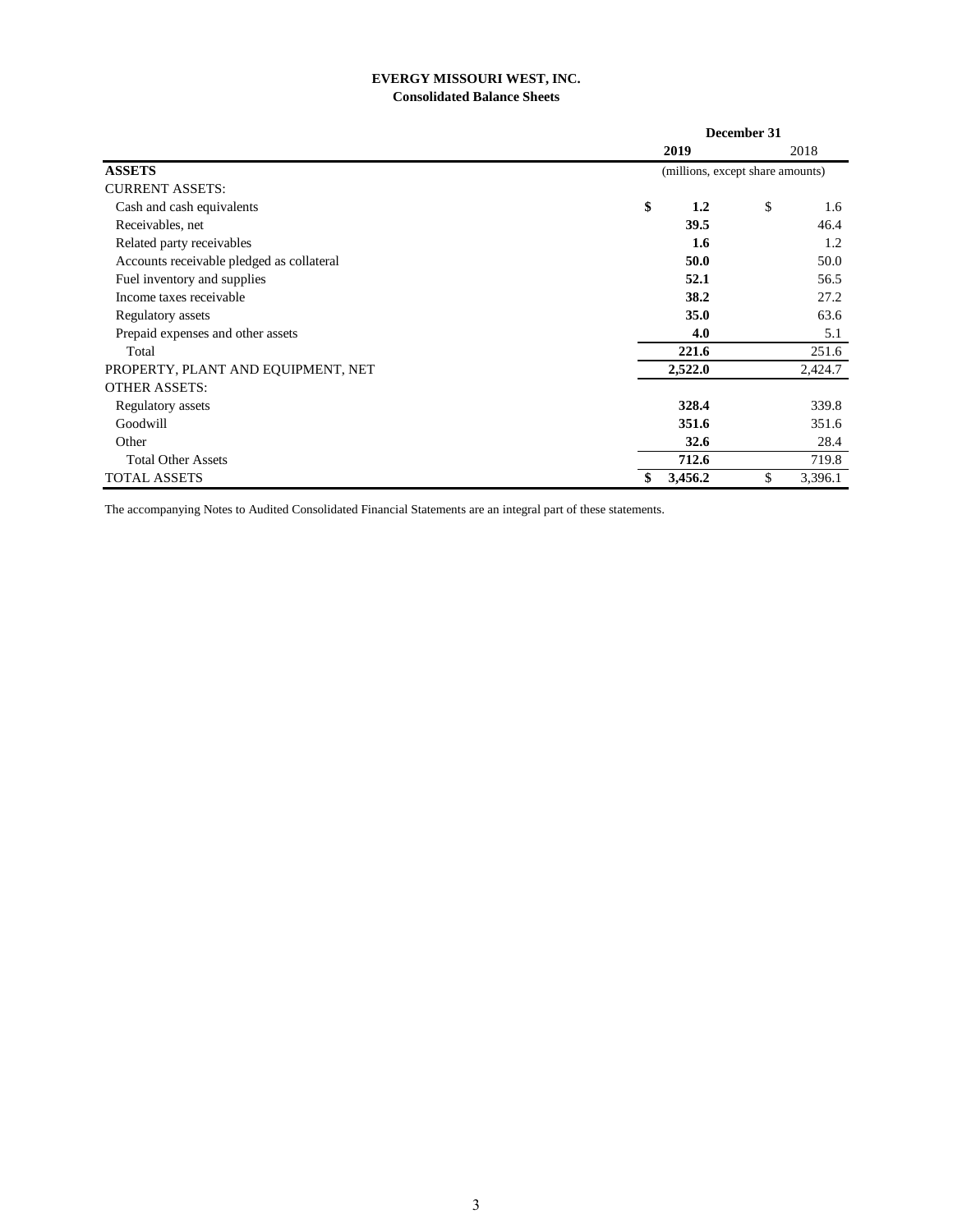# **EVERGY MISSOURI WEST, INC. Consolidated Balance Sheets**

|                                                        |               | December 31                      |
|--------------------------------------------------------|---------------|----------------------------------|
|                                                        | 2019          | 2018                             |
| <b>LIABILITIES AND EQUITY</b>                          |               | (millions, except share amounts) |
| <b>CURRENT LIABILITIES</b>                             |               |                                  |
| Current maturities of long-term debt                   | \$            | \$<br>1.1<br>1.1                 |
| Notes payable and commercial paper                     |               | 93.4<br>150.0                    |
| Collateralized note payable                            |               | 50.0<br>50.0                     |
| Accounts payable                                       |               | 91.8<br>85.2                     |
| Related party payables                                 |               | 99.2<br>108.3                    |
| Accrued taxes                                          |               | 7.5<br>7.3                       |
| Accrued interest                                       |               | 6.8<br>5.6                       |
| Regulatory liabilities                                 |               | 7.8<br>36.1                      |
| Asset retirement obligations                           |               | 11.9<br>3.4                      |
| Other                                                  |               | 8.1<br>8.3                       |
| <b>Total Current Liabilities</b>                       | 377.6         | 455.3                            |
| <b>LONG-TERM LIABILITIES:</b>                          |               |                                  |
| Long-term debt, net                                    | 1,071.4       | 972.5                            |
| Deferred income taxes                                  | 329.0         | 205.6                            |
| Unamortized investment tax credits                     |               | 2.6<br>2.8                       |
| Regulatory liabilities                                 | 328.2         | 328.0                            |
| Retirement benefits                                    |               | 22.2<br>20.8                     |
| Asset retirement obligations                           |               | 21.2<br>28.9                     |
| Other                                                  |               | 22.6<br>21.6                     |
| <b>Total Long-Term Liabilities</b>                     | 1,797.2       | 1,580.2                          |
| Commitments and Contingencies (Note 12)                |               |                                  |
| EQUITY:                                                |               |                                  |
| Common shareholder's equity                            |               |                                  |
| Common stock-1,000 shares authorized, \$0.01 par value |               |                                  |
| 10 shares issued, stated value                         | 1,276.9       | 1,276.9                          |
| Retained earnings                                      |               | 6.2<br>84.7                      |
| Accumulated other comprehensive loss                   |               | (1.7)<br>(1.0)                   |
| Total Shareholder's Equity                             | 1,281.4       | 1,360.6                          |
| TOTAL LIABILITIES AND EQUITY                           | \$<br>3,456.2 | \$<br>3,396.1                    |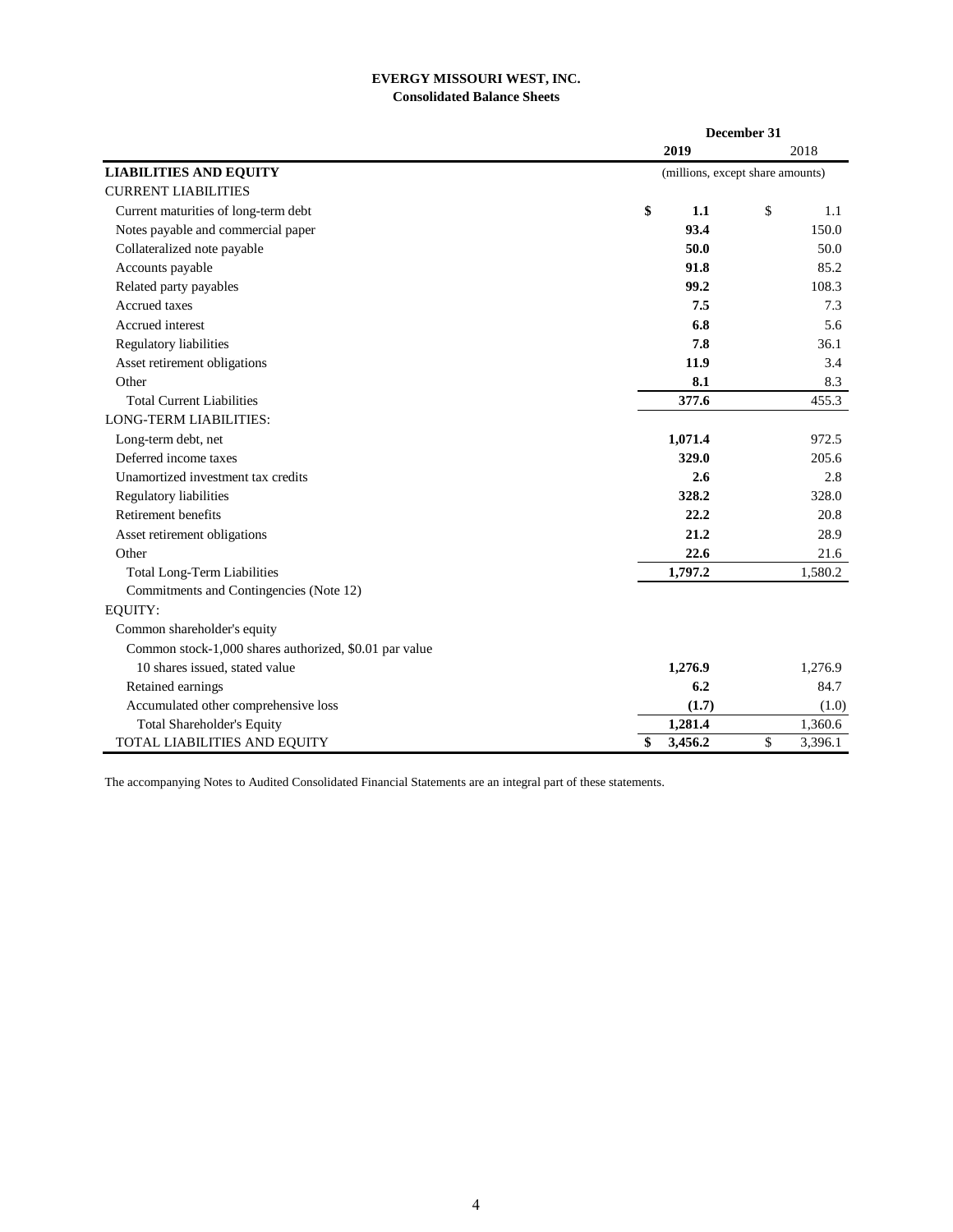| <b>EVERGY MISSOURI WEST, INC.</b>            |  |
|----------------------------------------------|--|
| <b>Consolidated Statements of Cash Flows</b> |  |

| <b>Year Ended December 31</b>                                          | 2019       |               | 2018    |
|------------------------------------------------------------------------|------------|---------------|---------|
| CASH FLOWS FROM (USED IN) OPERATING ACTIVITIES:                        | (millions) |               |         |
| Net income                                                             | \$<br>96.5 | $\mathcal{S}$ | 57.0    |
| Adjustments to reconcile income to net cash from operating activities: |            |               |         |
| Depreciation and amortization                                          | 104.2      |               | 108.2   |
| Net deferred income taxes and credits                                  | 113.6      |               | 182.2   |
| Payments for asset retirement obligations                              | (0.5)      |               | (3.8)   |
| Other                                                                  | 0.6        |               | 0.5     |
| Changes in working capital items:                                      |            |               |         |
| Accounts receivable                                                    | 11.9       |               | (3.7)   |
| Related party receivables                                              | 0.4        |               | (2.2)   |
| Fuel inventory and supplies                                            | 4.4        |               | 20.7    |
| Prepaid expenses and other current assets                              | 22.7       |               | (19.1)  |
| Accounts payable                                                       | (1.3)      |               | 0.2     |
| Related party payables                                                 | (9.1)      |               | 13.9    |
| Accrued taxes                                                          | (10.8)     |               | (30.6)  |
| Other current liabilities                                              | (26.0)     |               | (4.0)   |
| Changes in other assets                                                | (12.0)     |               | 6.1     |
| Changes in other liabilities                                           | 7.9        |               | 25.9    |
| Cash Flows from Operating Activities                                   | 302.5      |               | 351.3   |
| CASH FLOWS FROM (USED IN) INVESTING ACTIVITIES:                        |            |               |         |
| Additions to property, plant and equipment                             | (169.0)    |               | (148.8) |
| Other investing activities                                             | (1.0)      |               | 1.2     |
| Cash Flows used in Investing Activities                                | (170.0)    |               | (147.6) |
| CASH FLOWS FROM (USED IN) FINANCING ACTIVITIES:                        |            |               |         |
| Short term debt, net                                                   | (56.7)     |               | (60.4)  |
| Proceeds from long-term debt                                           | 99.9       |               |         |
| Retirements of long-term debt                                          | (1.1)      |               | (105.1) |
| Cash dividends paid                                                    | (175.0)    |               | (40.0)  |
| Cash Flows used in Financing Activities                                | (132.9)    |               | (205.5) |
| NET CHANGE IN CASH AND CASH EQUIVALENTS                                | (0.4)      |               | (1.8)   |
| CASH AND CASH EQUIVALENTS:                                             |            |               |         |
| Beginning of period                                                    | 1.6        |               | 3.4     |
| End of period                                                          | \$<br>1.2  | $\mathbb{S}$  | 1.6     |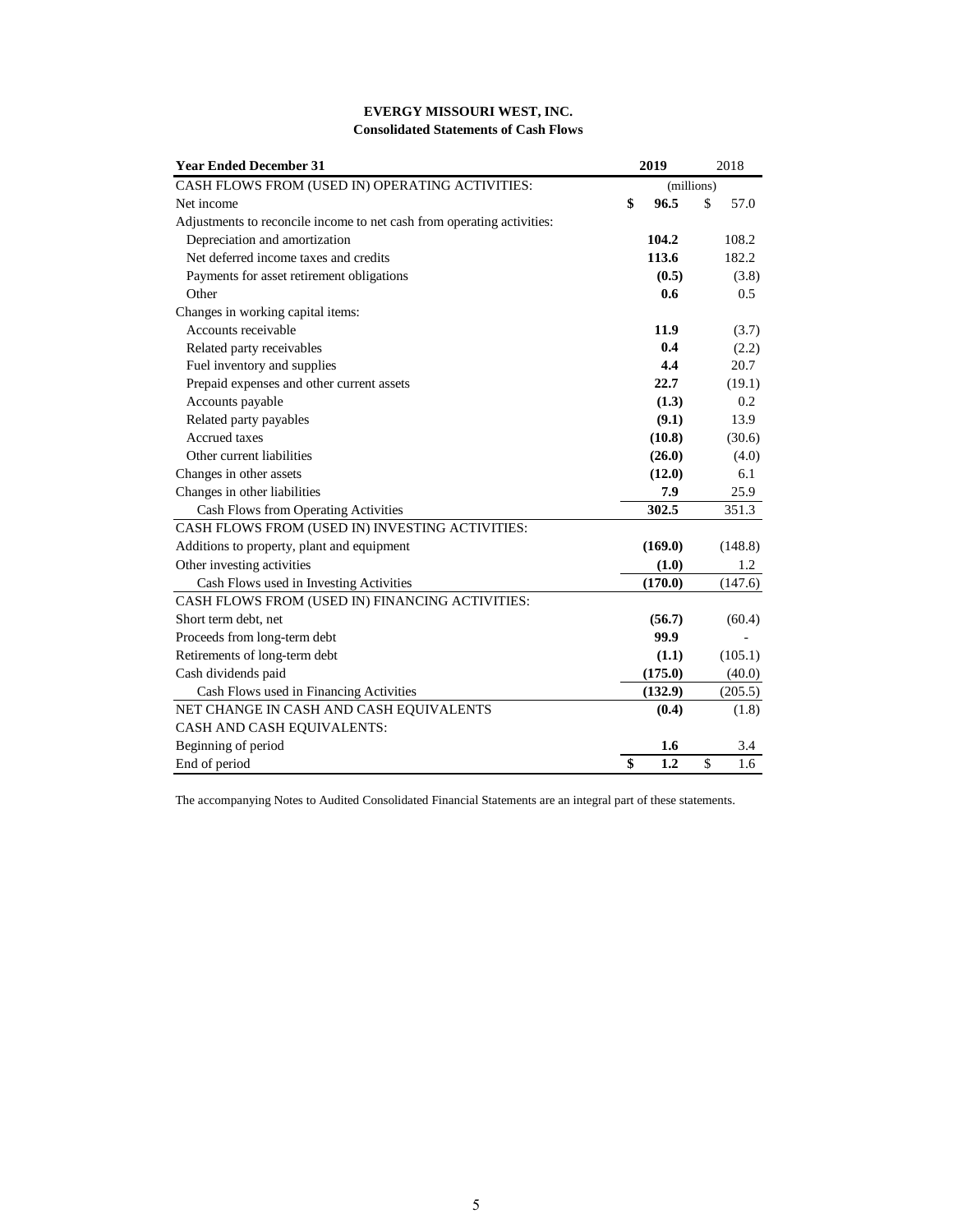# **EVERGY MISSOURI WEST, INC. Consolidated Statements of Changes in Equity**

|                                                    | Common<br>stock<br>shares | Common<br>stock                  | <b>Retained</b><br>earnings |         | $AOCI -$<br><b>Defined</b><br>benefit<br>pension<br>plans |       | <b>Total</b><br>equity |         |  |
|----------------------------------------------------|---------------------------|----------------------------------|-----------------------------|---------|-----------------------------------------------------------|-------|------------------------|---------|--|
|                                                    |                           | (millions, except share amounts) |                             |         |                                                           |       |                        |         |  |
| <b>Balance as of December 31, 2017</b>             | 10                        | \$1,276.9                        | \$                          | 67.7    | \$                                                        | (2.6) | \$                     | 1,342.0 |  |
| Net income                                         |                           |                                  |                             | 57.0    |                                                           |       |                        | 57.0    |  |
| Dividend declared on common stock                  |                           |                                  |                             | (40.0)  |                                                           |       |                        | (40.0)  |  |
| Change in unrecognized pension expense, net of tax |                           |                                  |                             |         |                                                           | 1.6   |                        | 1.6     |  |
| <b>Balance as of December 31, 2018</b>             | 10                        | 1,276.9                          |                             | 84.7    |                                                           | (1.0) |                        | 1,360.6 |  |
| Net income                                         |                           |                                  |                             | 96.5    |                                                           |       |                        | 96.5    |  |
| Dividend declared on common stock                  |                           |                                  |                             | (175.0) |                                                           |       |                        | (175.0) |  |
| Change in unrecognized pension expense, net of tax |                           |                                  |                             |         |                                                           | (0.7) |                        | (0.7)   |  |
| <b>Balance as of December 31, 2019</b>             | 10                        | \$<br>1,276.9                    | \$                          | 6.2     | \$                                                        | (1.7) | \$                     | 1,281.4 |  |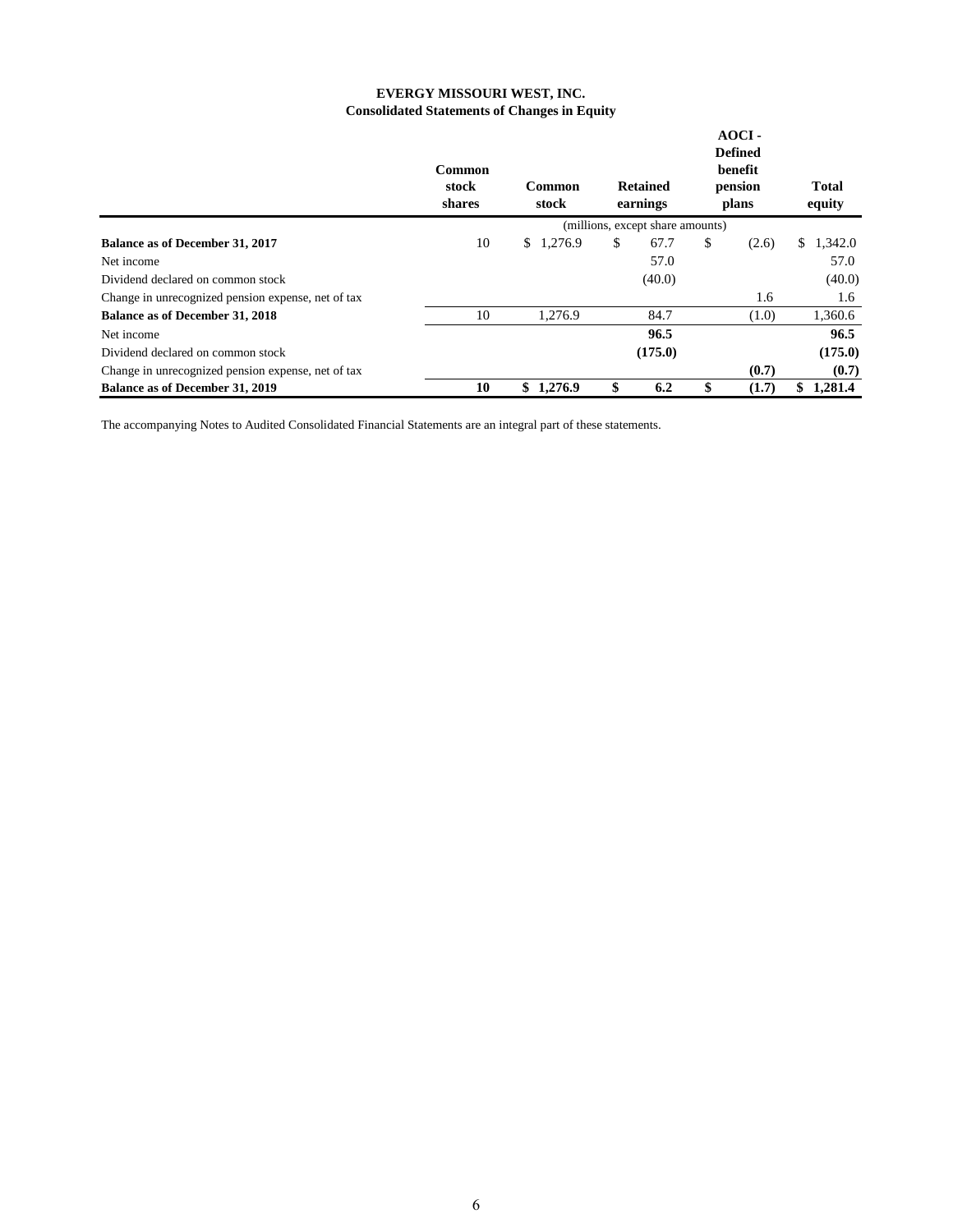# **GLOSSARY OF TERMS**

The following is a glossary of frequently used abbreviations or acronyms that are found throughout this report.

# **Abbreviation or Acronym Definition**

| <b>ACE</b>                   | <b>Affordable Clean Energy</b>                                                                                                                                        |
|------------------------------|-----------------------------------------------------------------------------------------------------------------------------------------------------------------------|
| <b>AROs</b>                  | Asset retirement obligations                                                                                                                                          |
| <b>ASC</b>                   | <b>Accounting Standards Codification</b>                                                                                                                              |
| <b>ASU</b>                   | <b>Accounting Standards Update</b>                                                                                                                                    |
| <b>BSER</b>                  | Best system of emission reduction                                                                                                                                     |
| <b>CAA</b>                   | Clean Air Act Amendments of 1990                                                                                                                                      |
| <b>CCRs</b>                  | Coal combustion residuals                                                                                                                                             |
| CO <sub>2</sub>              | Carbon dioxide                                                                                                                                                        |
| <b>CPP</b>                   | <b>Clean Power Plan</b>                                                                                                                                               |
| <b>CWA</b>                   | Clean Water Act                                                                                                                                                       |
| D.C. Circuit                 | U.S. Court of Appeals for the D.C. Circuit                                                                                                                            |
| <b>ELG</b>                   | <b>Effluent limitations guidelines</b>                                                                                                                                |
| <b>EPA</b>                   | <b>Environmental Protection Agency</b>                                                                                                                                |
| <b>Evergy</b>                | Evergy, Inc. and its consolidated subsidiaries                                                                                                                        |
| <b>Evergy Kansas Central</b> | Evergy Kansas Central, Inc., formerly known as Westar Energy, Inc., a wholly-<br>owned subsidiary of Evergy, and its consolidated subsidiaries                        |
| <b>Evergy Metro</b>          | Evergy Metro, Inc., formerly known as Kansas City Power & Light Company, a<br>wholly-owned subsidiary of Evergy, and its consolidated subsidiaries                    |
| <b>Evergy Missouri West</b>  | Evergy Missouri West, Inc., formerly known as KCP&L Greater Missouri<br>Operations Company, a wholly-owned subsidiary of Evergy, and its<br>consolidated subsidiaries |
| <b>FASB</b>                  | <b>Financial Accounting Standards Board</b>                                                                                                                           |
| <b>GAAP</b>                  | Generally accepted accounting principles                                                                                                                              |
| <b>GHG</b>                   | Greenhouse gas                                                                                                                                                        |
| <b>JEC</b>                   | Jeffrey Energy Center                                                                                                                                                 |
| <b>MECG</b>                  | <b>Midwest Energy Consumers Group</b>                                                                                                                                 |
| <b>MPSC</b>                  | Public Service Commission of the State of Missouri                                                                                                                    |
| <b>MWh</b>                   | Megawatt hour                                                                                                                                                         |
| <b>NAAQs</b>                 | National Ambient Air Quality Standards                                                                                                                                |
| <b>NAV</b>                   | <b>Net Asset Value</b>                                                                                                                                                |
| <b>NSR</b>                   | New source review                                                                                                                                                     |
| <b>OPC</b>                   | Office of the Public Counsel                                                                                                                                          |
| <b>SERP</b>                  | Supplemental Executive Retirement Plan                                                                                                                                |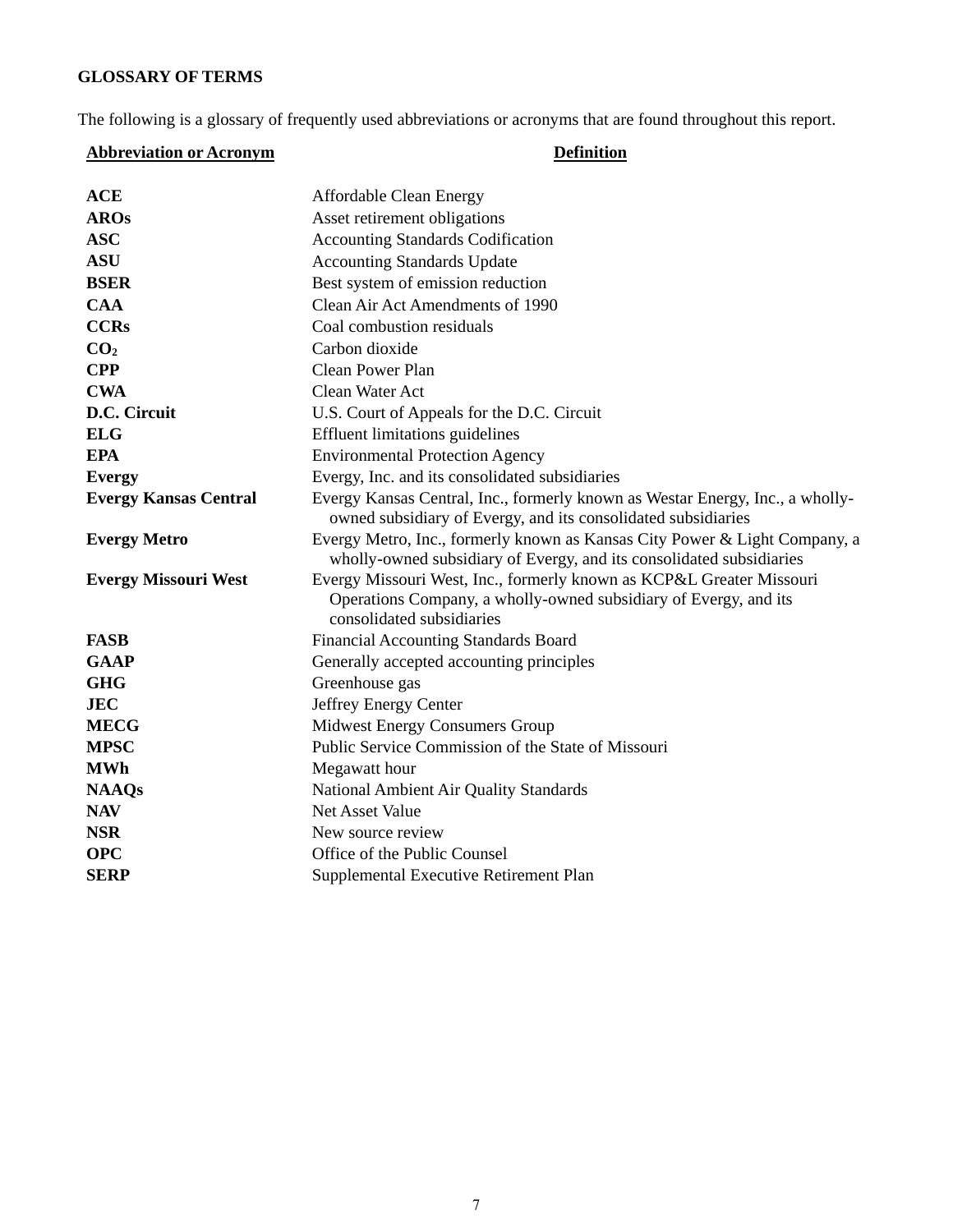# **EVERGY MISSOURI WEST, INC.**

# **Notes to Consolidated Financial Statements**

The term "Evergy Missouri West" is used throughout this report and refers to Evergy Missouri West, Inc. and its consolidated subsidiaries, unless otherwise indicated. Evergy Missouri West, formerly known as KCP&L Greater Missouri Operations Company, is a wholly-owned subsidiary of Evergy, Inc. (Evergy). Evergy also owns Evergy Metro, Inc. (Evergy Metro), formerly known as Kansas City Power & Light Company, and Evergy Kansas Central, Inc. (Evergy Kansas Central), formerly known as Westar Energy, Inc., both integrated, regulated electric utilities.

# **1. SUMMARY OF SIGNIFICANT ACCOUNTING POLICIES**

# **Organization**

Evergy Missouri West is an integrated, regulated electric utility that provides electricity to customers in the state of Missouri. Since rebranding in September 2019, Evergy Missouri West has been conducting business in its service territory using the name Evergy.

# **Principles of Consolidation**

Evergy Missouri West's consolidated financial statements include the accounts of its subsidiaries. Undivided interests in jointly-owned generation facilities are included on a proportionate basis. Intercompany transactions have been eliminated.

Subsequent events have been evaluated through March 13, 2020, the date the consolidated financial statements were available to be issued.

Evergy Missouri West elected not to apply "push-down accounting" related to the Great Plains Energy Incorporated (Great Plains Energy) and Evergy Kansas Central merger, whereby the adjustments of assets and liabilities to fair value and the resulting goodwill would be recorded on the financial statements of the acquired subsidiary. Evergy Missouri West's recorded goodwill of \$351.6 million as of December 31, 2019 and 2018 is related to Great Plains Energy's acquisition of Evergy Missouri West in 2008, where "push-down accounting" was applied.

# **Use of Estimates**

The process of preparing financial statements in conformity with generally accepted accounting principles (GAAP) requires the use of estimates and assumptions that affect the reported amounts of certain types of assets, liabilities, revenues and expenses. Such estimates primarily relate to unsettled transactions and events as of the date of the financial statements. Accordingly, upon settlement, actual results may differ from estimated amounts.

# **Cash and Cash Equivalents**

Cash equivalents consist of highly liquid investments with original maturities of three months or less at acquisition.

# **Fuel Inventory and Supplies**

Evergy Missouri West records fuel inventory and supplies at average cost. The following table separately states the balances for fuel inventory and supplies.

|                             | December 31 |  |      |  |  |
|-----------------------------|-------------|--|------|--|--|
|                             | 2019        |  | 2018 |  |  |
|                             | (millions)  |  |      |  |  |
| Fuel inventory              | \$<br>20.1  |  | 23.3 |  |  |
| <b>Supplies</b>             | 32.0        |  | 33.2 |  |  |
| Fuel inventory and supplies | 52.1        |  | 56.5 |  |  |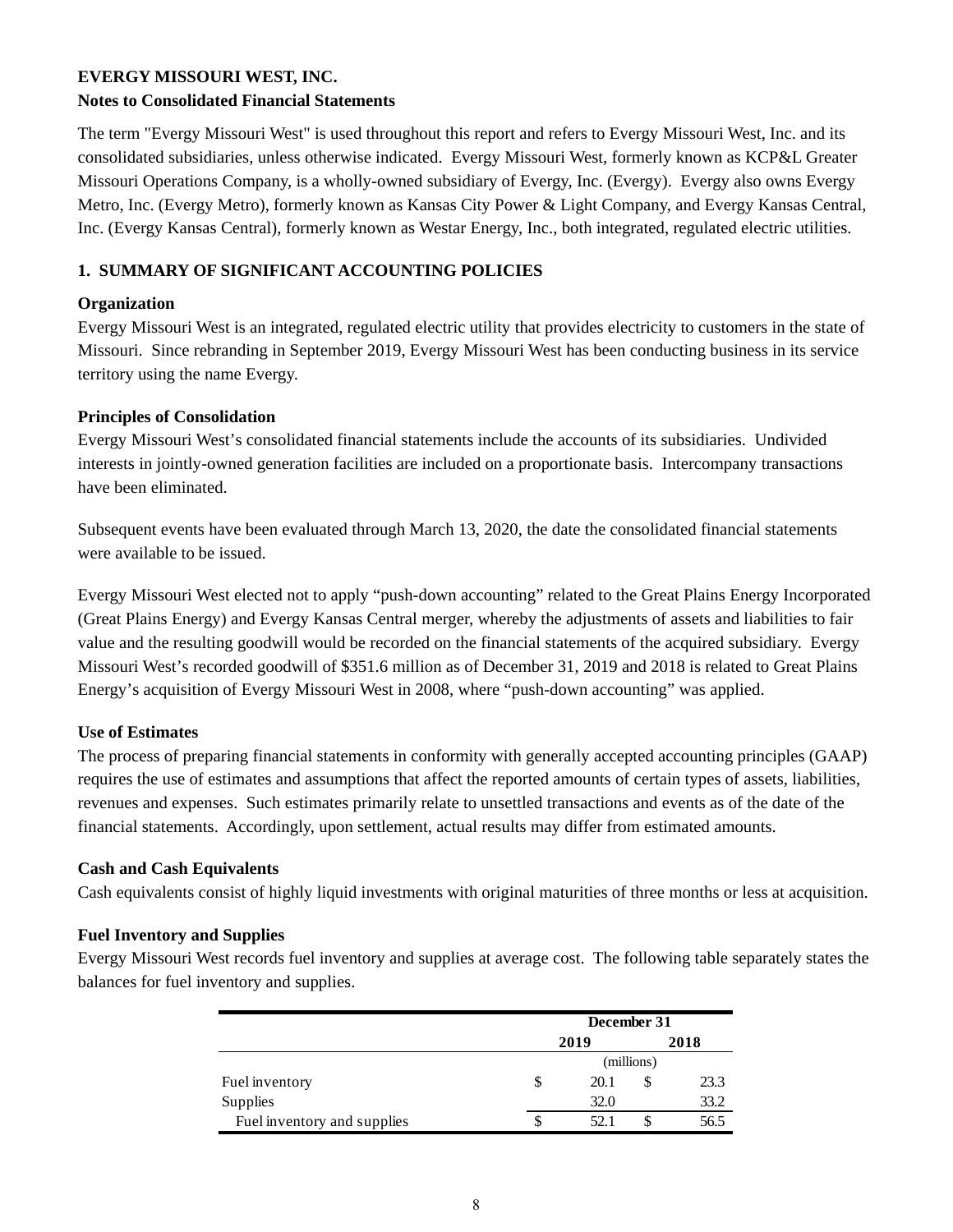# **Property, Plant and Equipment**

Evergy Missouri West records the value of property, plant and equipment at cost. For plant, cost includes contracted services, direct labor and materials, indirect charges for engineering and supervision and an allowance for funds used during construction (AFUDC). AFUDC represents the allowed cost of capital used to finance utility construction activity. AFUDC equity funds are included as a non-cash item in other income and AFUDC borrowed funds are a reduction of interest expense. AFUDC is computed by applying a composite rate to qualified construction work in progress. The rates used to compute gross AFUDC are compounded semi-annually and averaged 3.7% in 2019 and 2.9% in 2018.

The amounts of Evergy Missouri West's AFUDC for borrowed and equity funds are detailed in the following table.

|                      | 2019            | 2018       |   |  |
|----------------------|-----------------|------------|---|--|
|                      |                 | (millions) |   |  |
| AFUDC borrowed funds | 2.7             |            |   |  |
| AFUDC equity funds   | $\qquad \qquad$ |            | - |  |
| Total                |                 |            |   |  |

When property units are retired or otherwise disposed, the original cost net of salvage is charged to accumulated depreciation. Repair of property and replacement of items not considered to be units of property are expensed as incurred.

# **Depreciation and Amortization**

Depreciation and amortization of utility plant is computed using the straight-line method over the estimated lives of depreciable property based on rates approved by state regulatory authorities. Annual depreciation rates average approximately 3%. See Note 7 for more details.

The depreciable lives of Evergy Missouri's property, plant and equipment are detailed in the following table.

|                         | (years) |    |    |  |
|-------------------------|---------|----|----|--|
| Generating facilities   | 20      | tο | 60 |  |
| Transmission facilities | 49      | tο | 66 |  |
| Distribution facilities | 10      | tο | 66 |  |
| Other                   | ↖       | tΩ | 55 |  |

# **Plant to be Retired, Net**

When Evergy Missouri West retires utility plant, the original cost, net of salvage, is charged to accumulated depreciation. However, when it becomes probable an asset will be retired significantly in advance of its original expected useful life and in the near term, the cost of the asset and related accumulated depreciation is recognized as a separate asset and a probable abandonment. If the asset is still in service, the net amount is classified as plant to be retired, net on the consolidated balance sheets. If the asset is no longer in service, the net amount is classified as a regulatory asset on the consolidated balance sheets.

Evergy Missouri West must also assess the probability of full recovery of the remaining net book value of the abandonment. The net book value that may be retained as an asset on the balance sheet for the abandonment is dependent upon amounts that may be recovered through regulated rates, including any return. An impairment charge, if any, would equal the difference between the remaining net book value of the asset and the present value of the future revenues expected from the asset.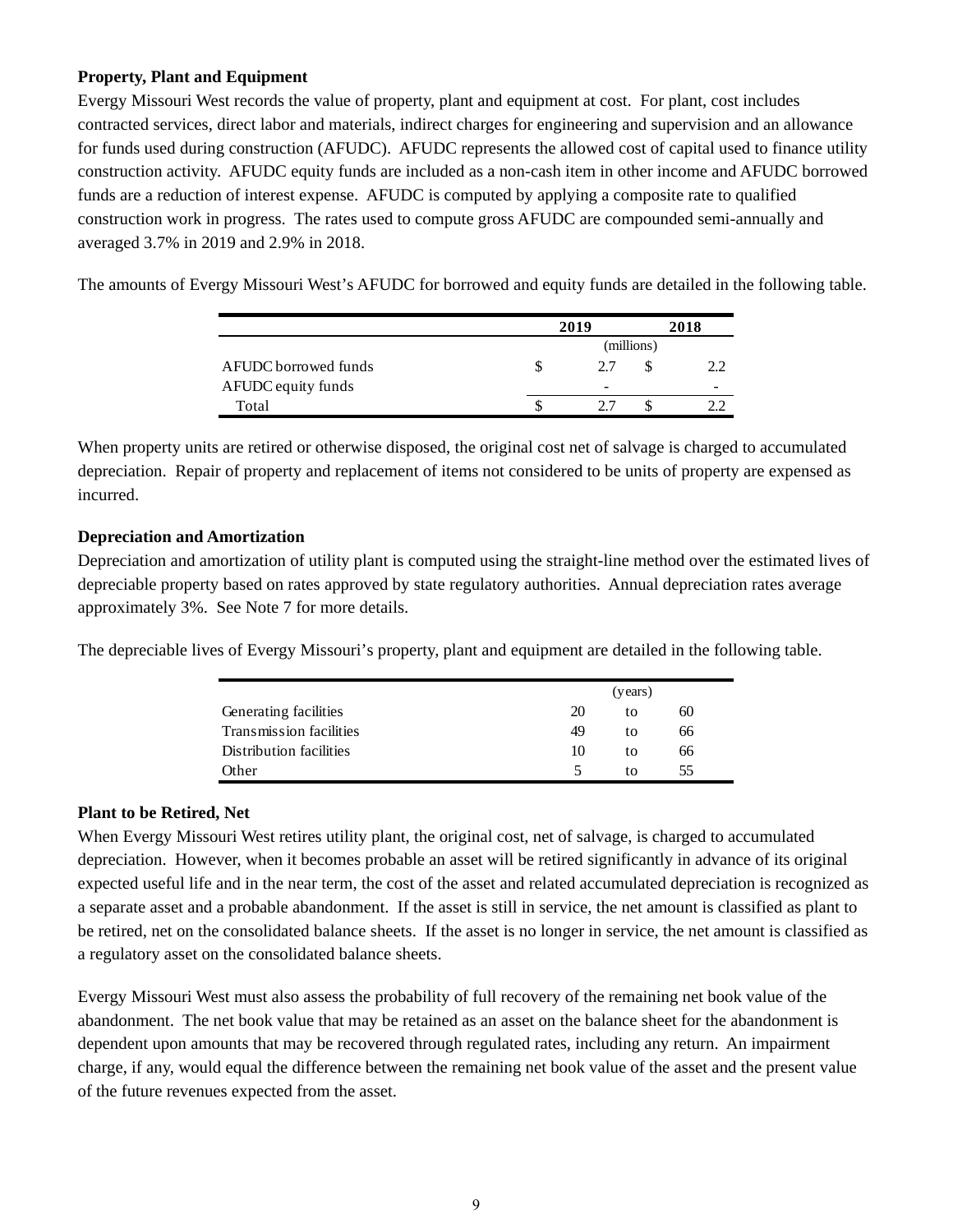Evergy Missouri West has determined that its November 2018 retirement of Sibley No. 3 Unit meets the criteria to be considered an abandonment. As of December 31, 2019, Evergy Missouri West has classified the remaining Sibley No. 3 Unit net book value of \$130.5 million as retired generation facilities within regulatory assets on its consolidated balance sheet. This regulatory asset is reduced by approximately \$9 million of annual amortization expense which is an amount equal to the annual depreciation expense for the asset reflected in retail rates.

In October 2019, the Missouri Public Service Commission (MPSC) granted the request of certain intervenors for an Accounting Authority Order (AAO) that requires Evergy Missouri West to record a regulatory liability for all revenues collected from customers for return on investment, non-fuel operations and maintenance costs, taxes including accumulated deferred income taxes and all other costs associated with Sibley Station following the station's retirement in November 2018 for consideration in Evergy Missouri West's next rate case, which is expected to be completed no later than 2022. See Note 4 for additional information regarding the AAO.

Evergy Missouri West expects that the MPSC's decision in its next rate case regarding the AAO could impact the valuation of its regulatory asset for retired generation facilities but as of December 31, 2019, has concluded that no impairment is required based on the relevant facts and circumstances.

# **Regulatory Accounting**

Accounting standards are applied that recognize the economic effects of rate regulation. Accordingly, regulatory assets and liabilities have been recorded when required by a regulatory order or based on regulatory precedent. See Note 4 for additional information concerning regulatory matters.

# **Revenue Recognition**

Evergy Missouri West recognizes revenue on the sale of electricity to customers over time as the service is provided in the amount it has the right to invoice. Revenues recorded include electric services provided but not yet billed by Evergy Missouri West. Unbilled revenues are recorded for kWh usage in the period following the customers' billing cycle to the end of the month. This estimate is based on net system kWh usage less actual billed kWhs. Evergy Missouri West's estimated unbilled kWhs are allocated and priced by regulatory jurisdiction across the rate classes based on actual billing rates. Evergy Missouri West's unbilled revenue estimate is affected by factors including fluctuations in energy demand, weather, line losses and changes in the composition of customer classes. See Note 3 for the balance of unbilled receivables for Evergy Missouri West as of December 31, 2019 and 2018.

Evergy Missouri West also collects sales taxes and franchise fees from customers concurrent with revenueproducing activities that are levied by state and local governments. These items are excluded from revenue, and thus are not reflected on Evergy Missouri West's consolidated statements of comprehensive income.

See Note 2 for additional details regarding revenue recognition from sales of electricity by Evergy Missouri West.

# **Allowance for Doubtful Accounts**

Evergy Missouri West determines its allowance for doubtful accounts based on the age of its receivables. Receivables are charged off when they are deemed uncollectible, which is based on a number of factors including specific facts surrounding an account and management's judgment.

# **Property Gains and Losses**

Net gains and losses from the sale of assets and businesses and from asset impairments are recorded in operating expenses.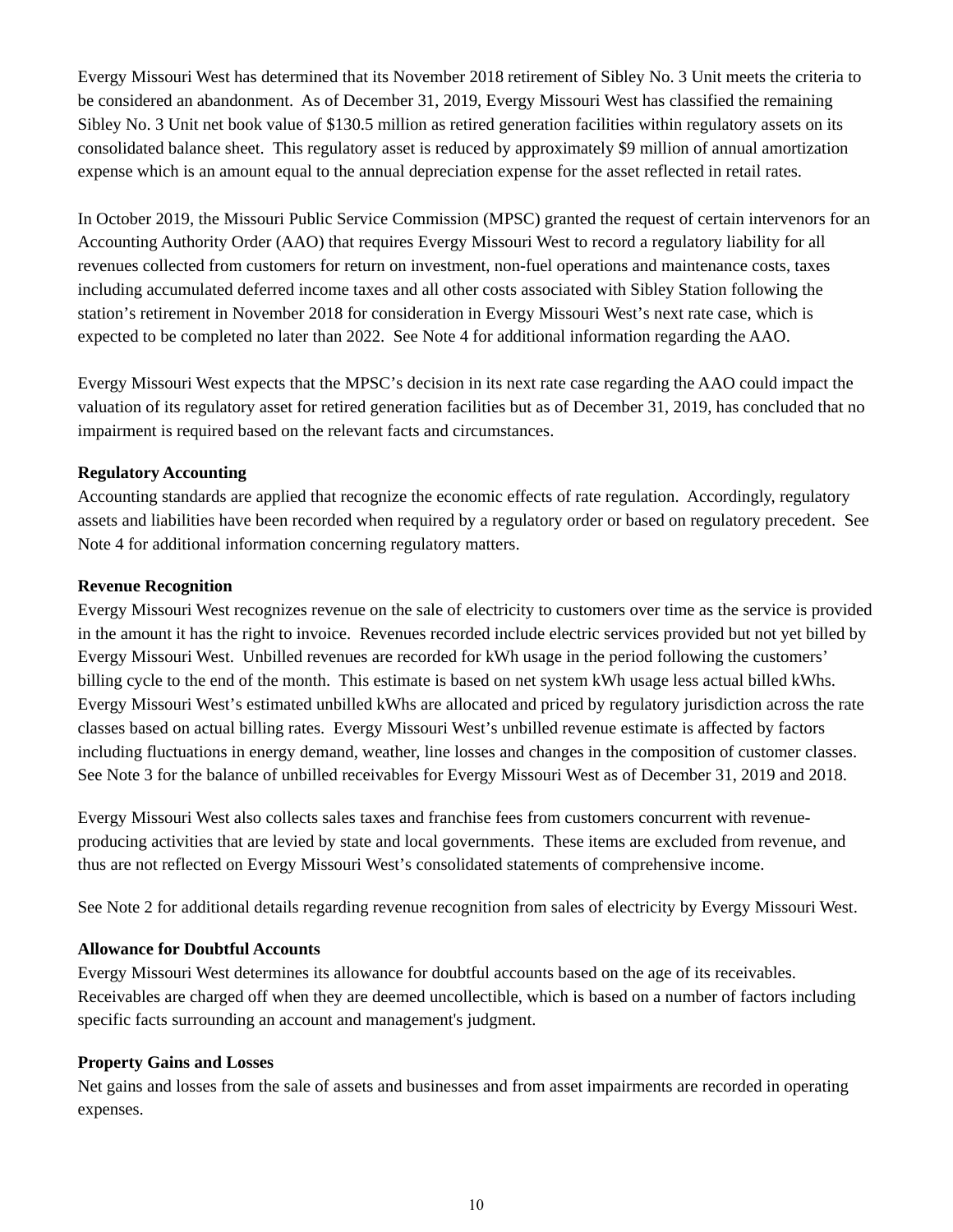# **Asset Impairments**

Long-lived assets and finite-lived intangible assets subject to amortization are reviewed for impairment whenever events or changes in circumstances indicate that the carrying amount of an asset may not be recoverable. If the sum of the undiscounted expected future cash flows from an asset to be held and used is less than the carrying value of the asset, an asset impairment must be recognized in the financial statements. The amount of impairment recognized is the excess of the carrying value of the asset over its fair value.

Goodwill and indefinite lived intangible assets are tested for impairment annually and when an event occurs indicating the possibility that an impairment exists. The annual test must be performed at the same time each year. The goodwill impairment test consists of comparing the fair value of a reporting unit to its carrying amount, including goodwill, to identify potential impairment. In the event that the carrying amount exceeds the fair value of the reporting unit, an impairment loss is recognized for the difference between the carrying amount of the reporting unit and its fair value. See Note 5 for additional details on goodwill.

# **Income Taxes**

Income taxes are accounted for using the asset/liability approach. Deferred tax assets and liabilities are determined based on the temporary differences between the financial reporting and tax bases of assets and liabilities, applying enacted statutory tax rates in effect for the year in which the differences are expected to reverse. Deferred tax assets are reduced by a valuation allowance when, in the opinion of management, it is more likely than not that some portion of the deferred tax assets will not be realized.

Evergy Missouri West recognizes tax benefits based on a "more-likely-than-not" recognition threshold. In addition, Evergy Missouri West recognizes interest accrued related to unrecognized tax benefits in interest expense and penalties in operating expenses.

Evergy and its subsidiaries, including Evergy Missouri West, file a consolidated federal income tax return as well as unitary and combined income tax returns in several state jurisdictions with Kansas and Missouri being the most significant. Income taxes for consolidated or combined subsidiaries are allocated to the subsidiaries based on separate company computations of income or loss. Evergy Missouri West's income tax provisions include taxes allocated based on its separate company income or loss.

Evergy Missouri West has established a net regulatory liability for future refunds to be made to customers for the over-collection of income taxes in rates. Tax credits are recognized in the year generated except for certain investment tax credits that have been deferred and amortized over the remaining service lives of the related properties.

# **Other Income (Expense), Net**

|                                                |            | 2019   | 2018 |                |  |
|------------------------------------------------|------------|--------|------|----------------|--|
|                                                | (millions) |        |      |                |  |
| Non-service cost component of net benefit cost |            | (15.2) |      | (15.3)         |  |
| Other                                          |            | (0.7)  |      | $.1.8^{\circ}$ |  |
| Other expense                                  |            |        |      |                |  |

The table below shows the detail of other expense for Evergy Missouri West.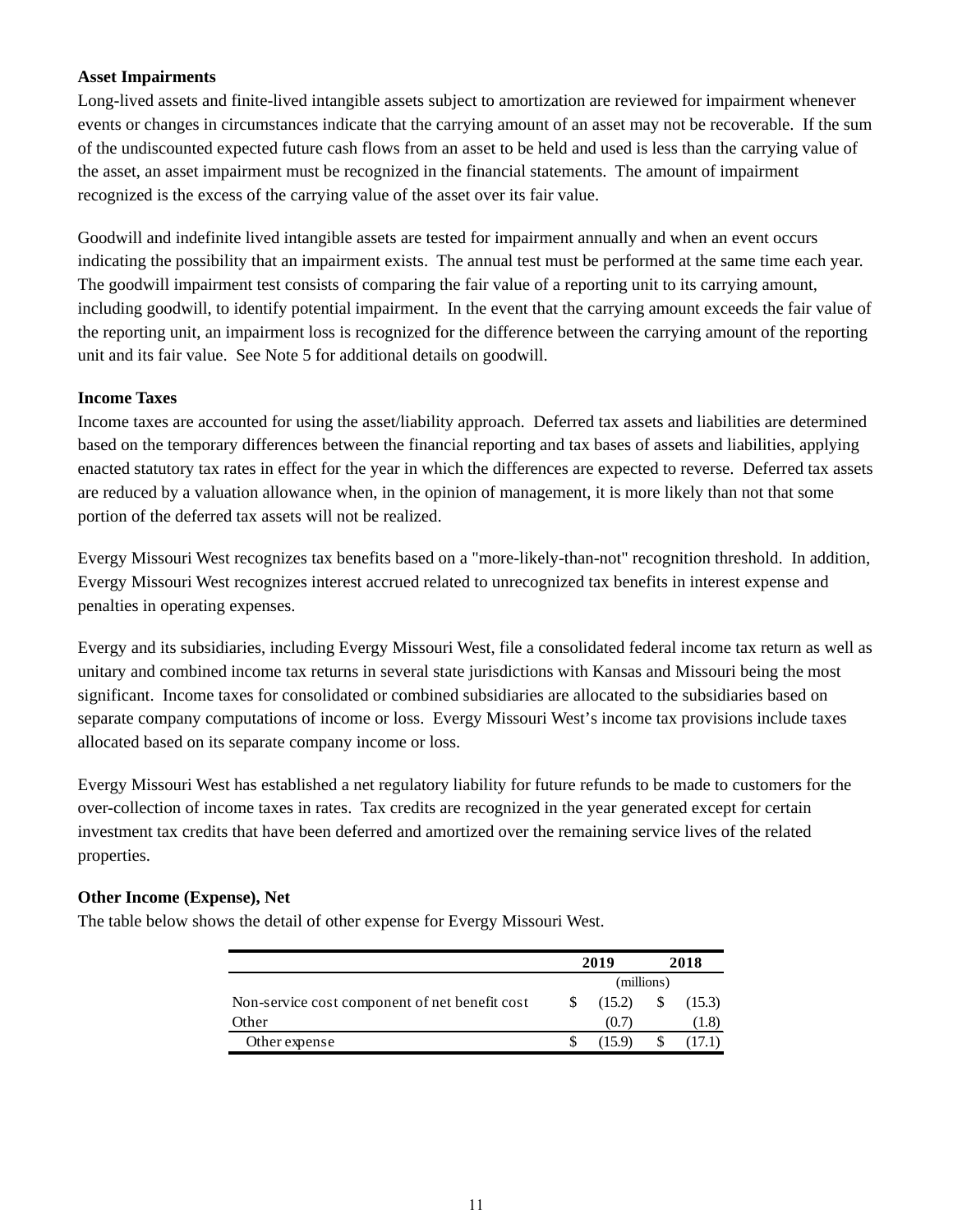# **Supplemental Cash Flow Information**

| Year Ended December 31                  | 2019       |        |              | 2018    |
|-----------------------------------------|------------|--------|--------------|---------|
| Cash paid for (received from):          | (millions) |        |              |         |
| Interest, net of amounts capitalized    |            | 55.9   | <sup>8</sup> | 59.1    |
| Income taxes, net of refunds            |            | (87.7) |              | (102.1) |
| Non-cash investing transactions:        |            |        |              |         |
| Property, plant and equipment additions |            | 13.2   |              | 5.5     |

# **Recently Adopted Accounting Standards**

# *Leases*

In February 2016, the Financial Accounting Standards Board (FASB) issued Accounting Standards Update (ASU) No. 2016-02, *Leases*, which requires an entity that is a lessee to record a right-of-use asset and a lease liability for lease payments on the balance sheet for all leases with terms longer than 12 months. Leases will be classified as either finance or operating, with classification affecting the pattern of expense recognition in the income statement. Lessor accounting remains largely unchanged. In January 2018, the FASB issued ASU No. 2018-01, *Leases: Land Easement Practical Expedient for Transition to Topic 842*, which permits entities to elect an optional transition practical expedient to not evaluate under Topic 842 land easements that exist or expired before the entity's adoption of Topic 842 and that were not previously accounted for as leases under Topic 840. In July 2018, the FASB issued ASU No. 2018-10, *Codification Improvements to Topic 842, Leases*, which updates narrow aspects of the guidance issued in ASU No. 2016-02. Also in July 2018, the FASB issued ASU No. 2018-11, *Leases: Targeted Improvements*, which provides an optional transition method that allows entities to initially apply Topic 842 at the adoption date and recognize a cumulative-effect adjustment to the opening balance of retained earnings in the period of adoption without restating prior periods. In December 2018, the FASB issued ASU No. 2018-20, *Leases: Narrow-Scope Improvements for Lessors*, which is expected to reduce a lessor's implementation and ongoing costs associated with applying ASU No. 2016-02. In March 2019, the FASB issued ASU No. 2019-01, *Leases: Codification Improvements,* which clarifies certain lessor accounting and interim reporting requirements. ASU No. 2016-02 and the subsequent amendments are effective for interim and annual periods beginning after December 15, 2018, with early adoption permitted, and requires a modified retrospective transition approach with an option to either adjust or not adjust comparative periods.

Evergy Missouri West adopted the new guidance on January 1, 2019 without adjusting comparative periods for all leases existing as of January 1, 2019, by electing the optional transition method permitted by ASU No. 2018-11. The adoption of Topic 842 did not have a material impact on Evergy Missouri West and there was no cumulativeeffect adjustment recorded to the opening balance of retained earnings. Evergy Missouri West also elected a practical expedient to forgo reassessing existing or expired contracts as leases to determine whether each is in scope of Topic 842 and to forgo reassessing lease classification for existing and expired leases.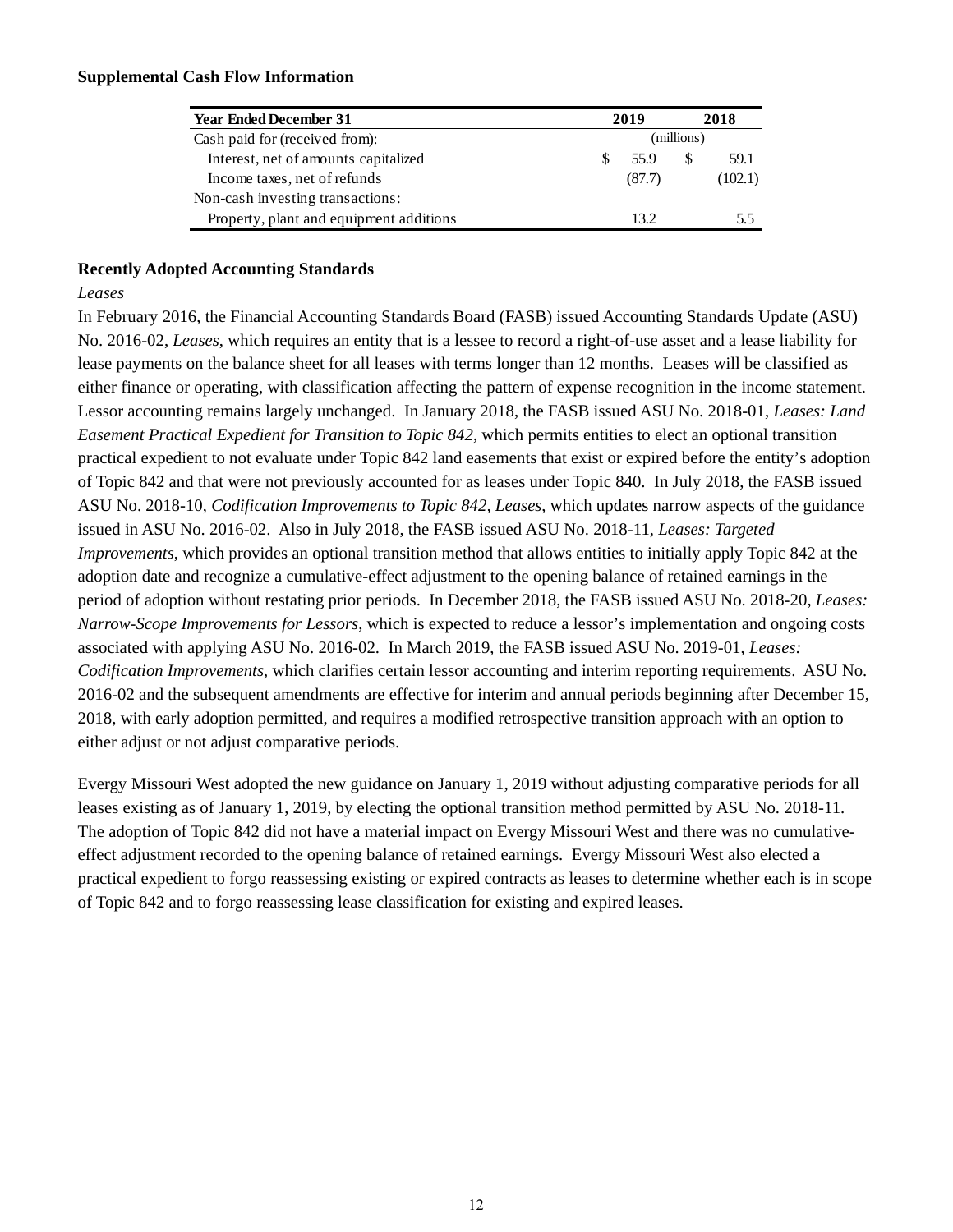# **2. REVENUE**

|                                             |    | 2019  |    | 2018  |
|---------------------------------------------|----|-------|----|-------|
| (millions)<br><b>Customer class</b>         |    |       |    |       |
| Residential                                 | \$ | 401.8 | \$ | 405.6 |
| Commercial                                  |    | 286.4 |    | 282.7 |
| Industrial                                  |    | 83.4  |    | 82.1  |
| Other retail                                |    | 9.8   |    | 7.6   |
| Total electric retail                       | \$ | 781.4 | \$ | 778.0 |
| Wholesale                                   |    | 19.4  |    | 18.3  |
| Transmission                                |    | 18.4  |    | 18.2  |
| Industrial steam and other                  |    | 15.9  |    | 19.1  |
| Total revenue from contracts with customers | \$ | 835.1 | \$ | 833.6 |
| Other                                       |    | 1.3   |    | 3.3   |
| <b>Operating revenues</b>                   | \$ | 836.4 | \$ | 836.9 |

Evergy Missouri West's revenues disaggregated by customer class are summarized in the following table.

# **Retail Revenues**

Evergy Missouri West's retail revenues are generated by the regulated sale of electricity to Evergy Missouri West's residential, commercial and industrial customers within its franchised service territory. Evergy Missouri West recognizes revenue on the sale of electricity to its customers over time as the service is provided in the amount it has a right to invoice. Retail customers are billed on a monthly basis at the tariff rates approved by the MPSC based on customer kWh usage.

Revenues recorded include electric services provided but not yet billed by Evergy Missouri West. Unbilled revenues are recorded for kWh usage in the period following the customers' billing cycle to the end of the month. Evergy Missouri West's estimate is based on net system kWh usage less actual billed kWhs. Evergy Missouri West's estimated unbilled kWhs are allocated and priced by regulatory jurisdiction across the rate classes based on actual billing rates.

Evergy Missouri West also collects sales taxes and franchise fees from customers concurrent with revenueproducing activities that are levied by state and local governments. These items are excluded from revenue and thus not reflected on Evergy Missouri West's statements of comprehensive income.

# **Wholesale Revenues**

Evergy Missouri West's wholesale revenues are generated by the sale of wholesale power and capacity in circumstances when the power that Evergy Missouri West generates is not required for customers in its service territory. These sales primarily occur within the Southwest Power Pool, Inc. (SPP) Integrated Marketplace. Evergy Missouri West also purchases power from the SPP Integrated Marketplace and records sale and purchase activity on a net basis in wholesale revenue or fuel and purchased power expense. In addition, Evergy Missouri West sells wholesale power and capacity through bilateral contracts to other counterparties, such as electric cooperatives, municipalities and other electric utilities.

For both wholesale sales to the SPP Integrated Marketplace and through bilateral contracts, Evergy Missouri West recognizes revenue on the sale of wholesale electricity to its customers over time as the service is provided in the amount it has a right to invoice.

Wholesale sales within the SPP Integrated Marketplace are billed weekly based on the fixed transaction price determined by the market at the time of the sale and the MWh quantity purchased. Wholesale sales from bilateral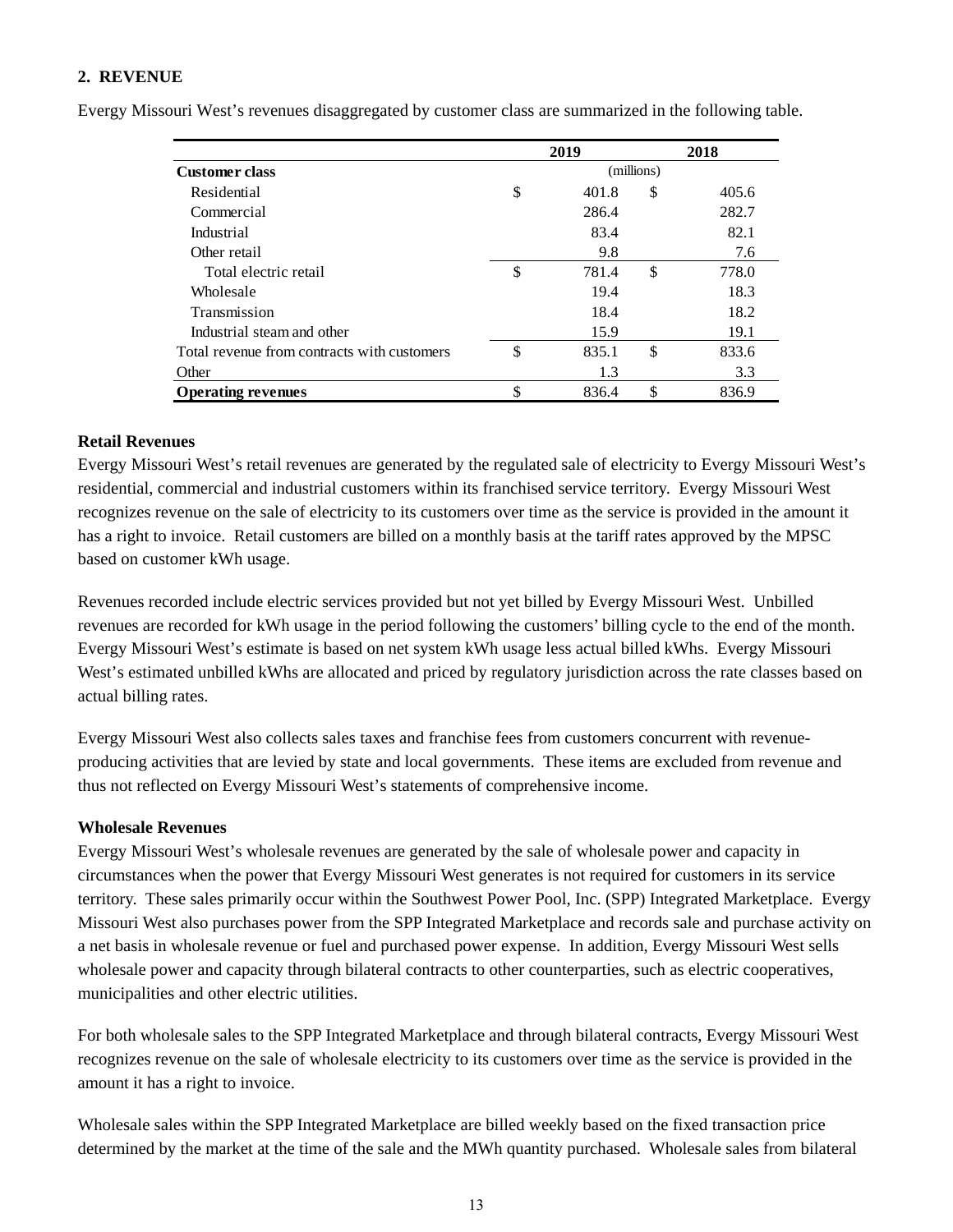contracts are billed monthly based on the contractually determined transaction price and the kWh quantity purchased.

# **Transmission Revenues**

Evergy Missouri West's transmission revenues are generated by the use of its transmission networks by the SPP. To enable optimal use of the diverse generating resources in the SPP region, Evergy Missouri West, as well as other transmission owners, allow the SPP to access and operate their transmission networks. As new transmission lines are constructed, they are included in the transmission network available to the SPP. In exchange for providing access, the SPP pays Evergy Missouri West consideration determined by formula rates approved by FERC, which include the cost to construct and maintain the transmission lines and a return on investment. The price for access to Evergy Missouri West's transmission network is updated annually based on projected costs. Projections are updated to actual costs and the difference is included in subsequent year's prices.

Evergy Missouri West recognizes revenue on the sale of transmission service to its customers over time as the service is provided in the amount it has a right to invoice. Transmission service to the SPP is billed monthly based on a fixed transaction price determined by FERC formula transmission rates along with other SPP-specific charges and the MW quantity purchased.

# **Industrial Steam and Other Revenues**

Evergy Missouri West's industrial steam and other revenues are generated by the regulated sale of industrial steam to steam customers. Evergy Missouri West recognizes revenue on the sale of industrial steam to its customers over time as the service is provided in the amount that it has the right to invoice. Steam customers are billed on a monthly basis at the tariff rate approved by the MPSC based on customer MMBtu usage.

# **Optional Exemption**

Evergy Missouri West does not disclose the value of unsatisfied performance obligations on certain bilateral wholesale contracts with an original expected duration of greater than one year for which Evergy Missouri West recognizes revenue in the amount it has the right to invoice.

# **3. RECEIVABLES**

Evergy Missouri West's receivables are detailed in the following table.

|                                         |            | December 31 |   |       |  |  |
|-----------------------------------------|------------|-------------|---|-------|--|--|
|                                         |            | 2019        |   | 2018  |  |  |
|                                         | (millions) |             |   |       |  |  |
| Customer accounts receivable - billed   | S          | 4.1         | S | 8.9   |  |  |
| Customer accounts receivable - unbilled |            | 27.8        |   | 31.7  |  |  |
| Allowance for doubtful accounts         |            | (2.2)       |   | (1.4) |  |  |
| Other receivables                       |            | 9.8         |   | 7.2   |  |  |
| Total                                   |            | 39.5        |   | 46 4  |  |  |

As of December 31, 2019 and 2018, other receivables for Evergy Missouri West included receivables from contracts with customers of \$3.1 million and \$4.4 million, respectively. Evergy Missouri West's bad debt expense related to contracts with customers was \$6.3 million and \$2.6 million for 2019 and 2018, respectively.

# **Sale of Accounts Receivable**

Evergy Missouri West sells an undivided percentage ownership interest in its retail and steam accounts receivable to an independent outside investor. This sale of the undivided percentage ownership interest in accounts receivable to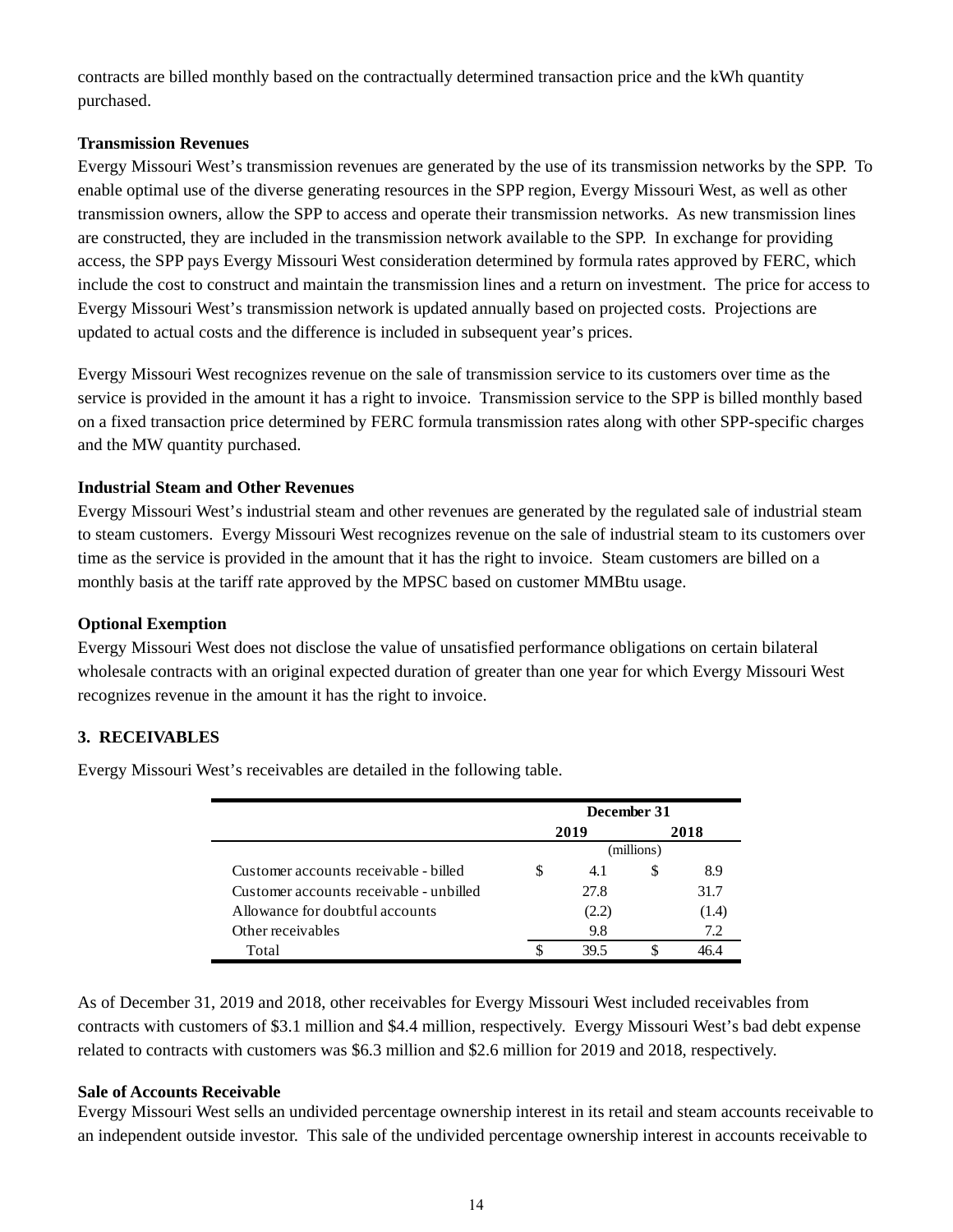the independent outside investor is accounted for as a secured borrowing with accounts receivable pledged as collateral and a corresponding short-term collateralized note payable recognized on the balance sheets. At December 31, 2019 and 2018, Evergy Missouri West's accounts receivable pledged as collateral and the corresponding short-term collateralized note payable were \$50.0 million. Evergy Missouri West's receivable sale facility expires in September 2020 and allows for \$50.0 million in aggregate outstanding principal amount of borrowings from mid-November through mid-June and then \$65.0 million from mid-June through the expiration date of the facility.

# **4. RATE MATTERS AND REGULATION**

# **Other Regulatory Proceedings**

In December 2018, the Office of the Public Counsel (OPC) and the Midwest Energy Consumers Group (MECG) filed a petition with the MPSC requesting an AAO that would require Evergy Missouri West to record a regulatory liability for all revenues collected from customers for return on investment, non-fuel operations and maintenance costs, taxes including accumulated deferred income taxes, and all other costs associated with Sibley Station following the station's retirement in November 2018.

In October 2019, the MPSC granted OPC's and MECG's request for an AAO and required Evergy Missouri West to record to a regulatory liability the revenues discussed above for consideration in Evergy Missouri West's next rate case, which is expected to be completed no later than 2022. Depending on the MPSC's decision in this next rate case, Evergy Missouri West could be required to refund to customers all or a portion of amounts collected in revenue for Sibley Station since December 2018 or, alternatively, could be required to make no refunds.

As a result of the MPSC order, Evergy Missouri West has recorded a regulatory liability of \$10.2 million as of December 31, 2019 for the estimated amount of revenues that Evergy Missouri West has collected from customers for Sibley Station since December 2018 that Evergy Missouri West has determined is probable of refund. Evergy Missouri West expects that it will continue to defer such amounts as collected from customers until new rates become effective in its next rate case.

The accrual for this estimated amount does not include certain revenues collected related to Sibley Station that Evergy Missouri West has determined to not be probable of refund in the next rate case based on the relevant facts and circumstances. While Evergy Missouri West has determined these additional revenues to not be probable of refund, the ultimate resolution of this matter in Evergy Missouri West's next rate case is uncertain and could result in an estimated loss of up to approximately \$12 million in excess of the amount accrued per year until Evergy Missouri West's new rates become effective. Evergy Missouri West's regulatory liability for probable refunds as of December 31, 2019 and estimated loss in excess of the amount accrued represent estimates that could change significantly based on ongoing developments including as a result of an appeal of the MPSC order, decisions in other regulatory proceedings that establish precedent applicable to this matter and positions of parties on this issue in a future Evergy Missouri West rate case.

# **Regulatory Assets and Liabilities**

Evergy Missouri West has recorded assets and liabilities on its consolidated balance sheets resulting from the effects of the ratemaking process, which would not otherwise be recorded if Evergy Missouri West was not regulated. Regulatory assets represent incurred costs that are probable of recovery from future revenues. Regulatory liabilities represent future reductions in revenues or refunds to customers.

Management regularly assesses whether regulatory assets and liabilities are probable of future recovery or refund by considering factors such as decisions by the MPSC or FERC in Evergy Missouri West's rate case filings;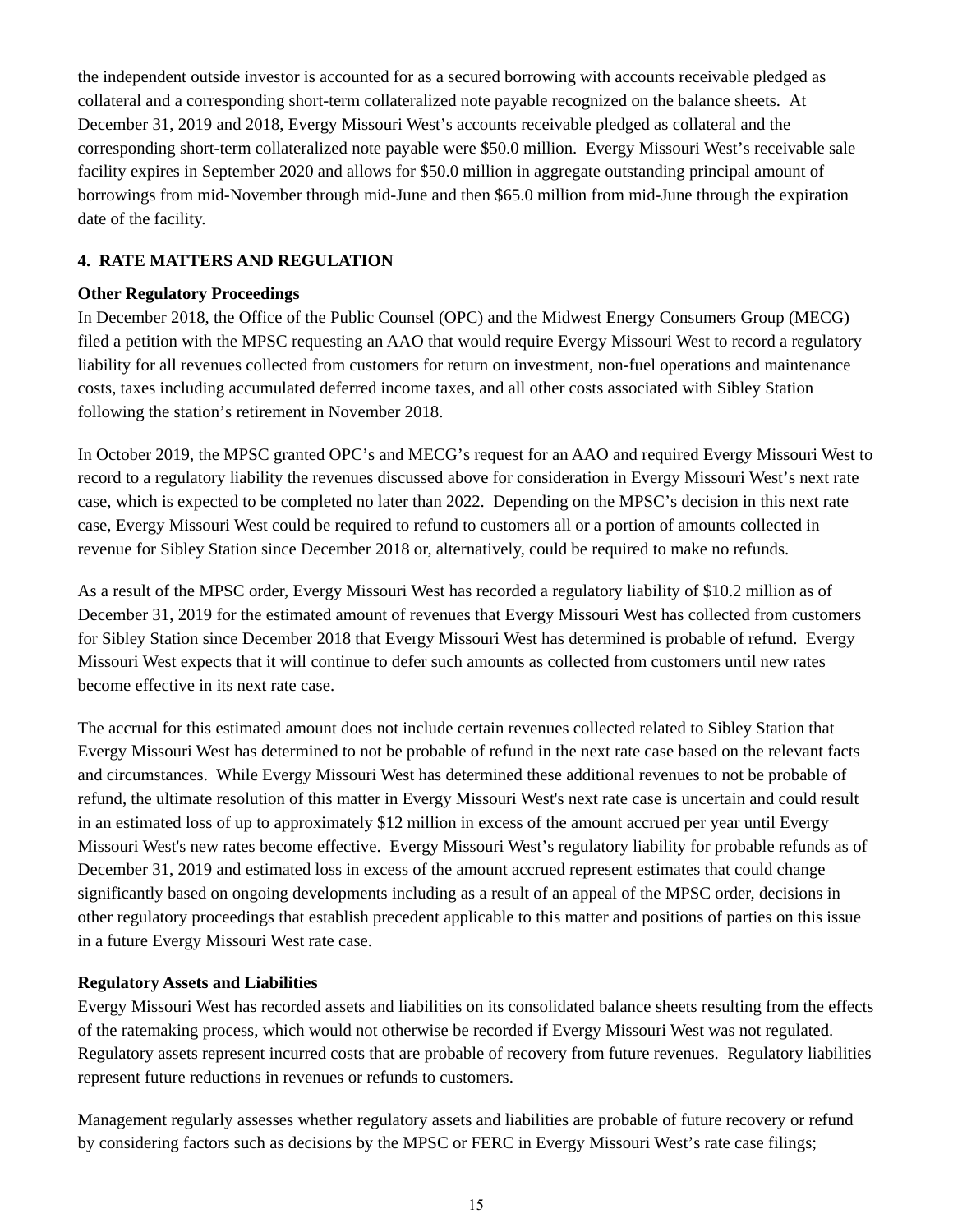decisions in other regulatory proceedings, including decisions related to other companies, including Evergy Metro and Evergy Kansas Central, that establish precedent on matters applicable to Evergy Missouri West; and changes in laws and regulations. If recovery or refund of regulatory assets or liabilities is not approved by regulators or is no longer deemed probable, these regulatory assets or liabilities are recognized in the current period results of operations. Evergy Missouri West's continued ability to meet the criteria for recording regulatory assets and liabilities may be affected in the future by restructuring and deregulation in the electric industry or changes in accounting rules. In the event that the criteria no longer applied to any or all of Evergy Missouri West's operations, the related regulatory assets and liabilities would be written off unless an appropriate regulatory recovery mechanism were provided. Additionally, these factors could result in an impairment on utility plant assets.

|                                                             | December 31 |            |  |
|-------------------------------------------------------------|-------------|------------|--|
|                                                             | 2019        | 2018       |  |
| <b>Regulatory Assets</b>                                    |             | (millions) |  |
| Pension and post-retirement costs                           | \$105.3     | \$103.0    |  |
| Debt reacquisition costs                                    | 1.0         | 1.2.       |  |
| Asset retirement obligations                                | 34.9        | 30.8       |  |
| Jatan No. 1 and common facilities                           | 4.3         | 4.5        |  |
| Iatan No. 2 construction accounting costs                   | 13.0        | 13.3       |  |
| Deferred customer programs                                  | 3.5         | 4.9        |  |
| Fuel recovery mechanism                                     | 18.1        | 42.4       |  |
| Solar rebates                                               | 30.8        | 31.3       |  |
| Pension and other post-retirement benefit non-service costs | 8.8         | 3.6        |  |
| Retired generation facility                                 | 130.5       | 159.9      |  |
| Merger transition costs                                     | 6.4         | 7.1        |  |
| Other regulatory assets                                     | 6.8         | 1.4        |  |
| Total                                                       | 363.4       | 403.4      |  |
| Less: current portion                                       | 35.0        | 63.6       |  |
| Total noncurrent regulatory assets                          | \$328.4     | \$339.8    |  |
| <b>Regulatory Liabilities</b>                               |             |            |  |
| Taxes refundable through future rates                       | \$231.2     | \$241.2    |  |
| Pension and post-retirement costs                           | 7.5         |            |  |
| Cost of removal                                             | 49.1        | 48.1       |  |
| Fuel recovery mechanism                                     | 3.9         |            |  |
| Sibley AAO                                                  | 10.2        |            |  |
| Refund of tax reform benefits                               |             | 27.4       |  |
| Other regulatory liabilities                                | 34.1        | 47.4       |  |
| Total                                                       | 336.0       | 364.1      |  |
| Less: current portion                                       | 7.8         | 36.1       |  |
| Total noncurrent regulatory liabilities                     | \$328.2     | \$328.0    |  |

Evergy Missouri West's regulatory assets and liabilities are detailed in the following table.

The following summarizes the nature and period of recovery for each of the regulatory assets listed in the table above.

**Pension and post-retirement costs:** Represents unrecognized gains and losses, prior service and transition costs that will be recognized in future net periodic pension and post-retirement costs, pension settlements amortized over various periods and financial and regulatory accounting method differences that will be eliminated over the life of pension and post-retirement plans maintained by Evergy and certain of its subsidiaries, of which Evergy Missouri West is allocated its respective share of the costs. Of these amounts, \$62.6 million are not included in rate base and are amortized over various periods.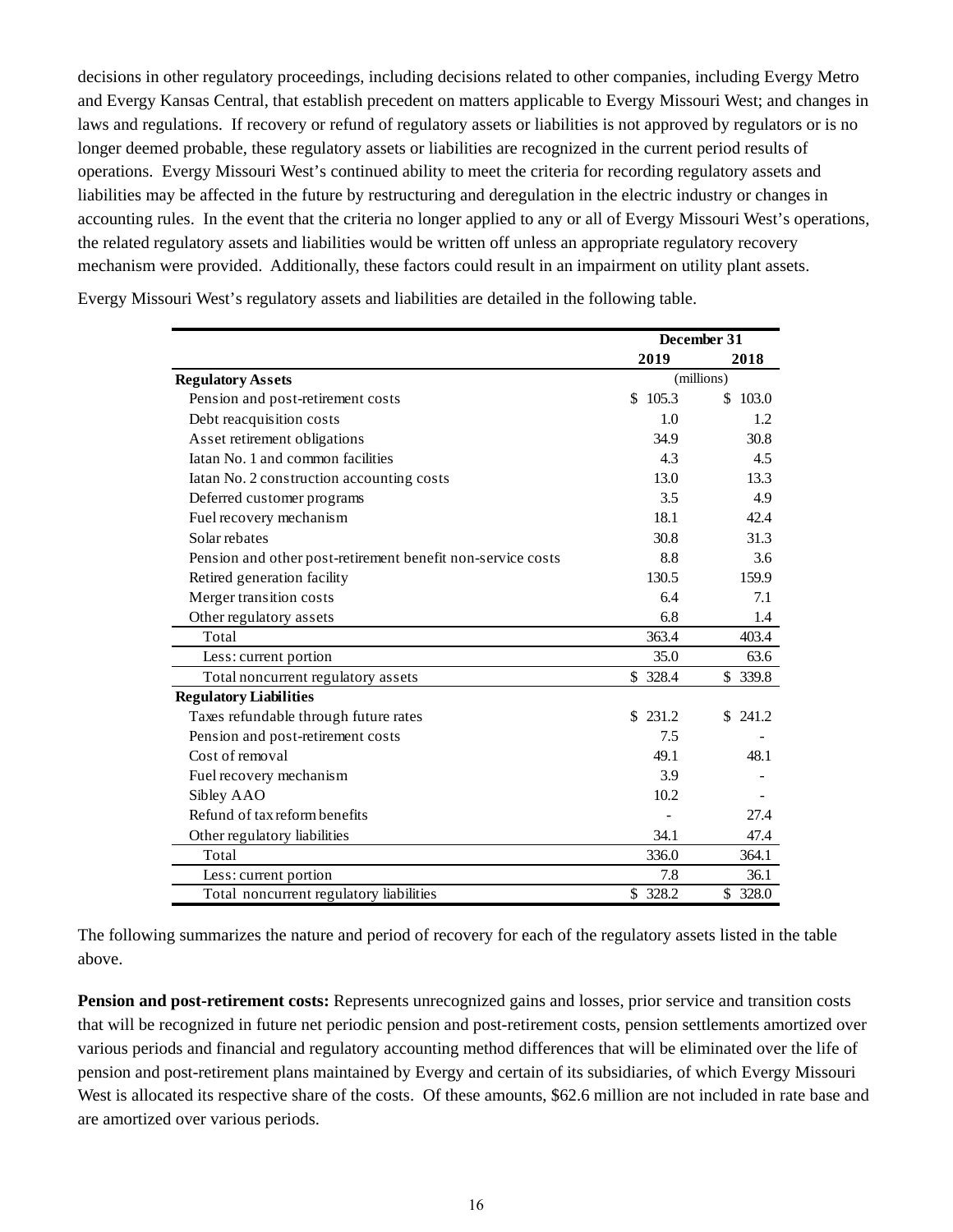**Debt reacquisition costs:** Includes costs incurred to reacquire and refinance debt. These costs are amortized over the term of the new debt or the remaining lives of the old debt issuances if no new debt was issued and are not included in rate base.

**Asset retirement obligations (AROs):** Represents amounts associated with AROs as discussed further in Note 6. These amounts are recovered over the life of the related plant and are not included in rate base.

**Iatan No. 1 and common facilities:** Represents depreciation and carrying costs related to Iatan No. 1 and common facilities. These costs are included in rate base and amortized over various periods.

**Iatan No. 2 construction accounting costs:** Represents the construction accounting costs related to Iatan No. 2. These costs are included in rate base and amortized through 2059.

**Deferred customer programs:** Represents costs related to various energy efficiency programs that have been accumulated and deferred for future recovery. Of this amount, \$1.9 million is not included in rates and is amortized through 2021.

**Fuel recovery mechanism:** Represents the actual cost of fuel consumed in producing electricity and the cost of purchased power in excess of the amounts collected from customers. This difference is expected to be recovered over a one-year period and is not included in rate base.

**Solar rebates:** Represents costs associated with solar rebates provided to retail electric customers. These amounts are not included in rate base and are amortized over various periods.

**Pension and other post-retirement benefit non-service costs:** Represents the non-service component of pension and post-retirement net benefit costs that are capitalized as authorized by regulators. The amounts are included in rate base and are recovered over the life of the related asset.

**Retired generation facility:** Represents amounts to be recovered for facilities that have been retired and are probable of recovery.

**Merger transition costs:** Represents recoverable transition costs related to the merger. The amounts are not included in rate base and are recovered from retail customers through 2028.

**Other regulatory assets:** Includes various regulatory assets that individually are small in relation to the total regulatory asset balance. These amounts have various recovery periods and are not included in rate base.

The following summarizes the nature and period of amortization for each of the regulatory liabilities listed in the table above.

**Taxes refundable through future rates:** Represents the obligation to return to customers income taxes recovered in earlier periods when corporate income tax rates were higher than current income tax rates. A large portion of this amount is related to depreciation and will be returned to customers over the life of the applicable property.

**Pension and post-retirement costs:** Includes pension and post-retirement benefit obligations and expense recognized in setting prices in excess of actual pension and post-retirement expense.

**Cost of removal:** Represents amount collected, but not yet spent, to dispose of plant assets. This liability will be discharged as removal costs are incurred.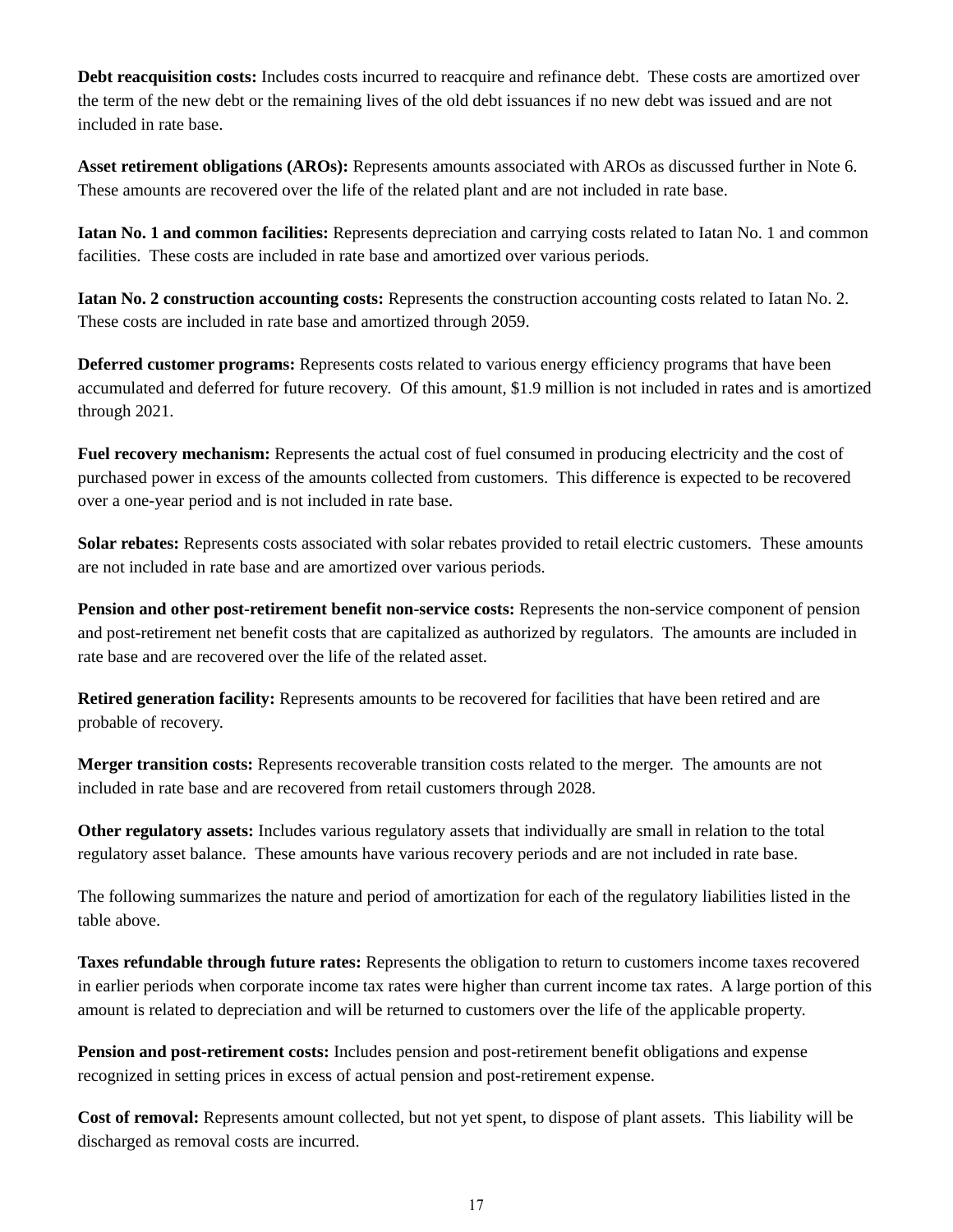**Fuel recovery mechanism:** Represents the amount collected from customers in excess of the actual cost of fuel consumed in producing electricity and the cost of purchased power. This difference is expected to be refunded over a one-year period and is not included in rate base.

**Sibley AAO:** Represents the estimated amount of revenues that Evergy Missouri West has collected from customers for Sibley Station and has determined is probable of refund. These amounts were recorded in connection with an AAO granted by the MPSC in October 2019 and deferred amounts will be considered by the MPSC in Evergy Missouri West's next rate case.

**Refund of tax reform benefits:** Represents amounts collected from customers in 2018 related to federal income tax in excess of the income tax owed by Evergy Missouri West as a result of the lower federal income tax rate enacted by the Tax Cuts and Jobs Act (TCJA) and were refunded to customers in 2019.

**Other regulatory liabilities:** Includes various regulatory liabilities that individually are relatively small in relation to the total regulatory liability balance. These amounts will be credited over various periods.

# **5. GOODWILL**

Accounting rules require goodwill to be tested for impairment annually and when an event occurs indicating the possibility that an impairment exists. The annual impairment test for the \$351.6 million of Evergy Missouri West acquisition goodwill was conducted as of September 1, 2019. The goodwill impairment test consists of comparing the fair value of a reporting unit to its carrying amount, including goodwill, to identify potential impairment. In the event that the carrying amount exceeds the fair value of the reporting unit, an impairment loss is recognized for the difference between the carrying amount of the reporting unit and its fair value. Evergy Missouri West's regulated electric utility operations are considered one reporting unit for assessment of impairment, as they have similar economic characteristics. The determination of fair value of the reporting unit consisted of two valuation techniques: an income approach consisting of a discounted cash flow analysis and a market approach consisting of a determination of reporting unit invested capital using a market multiple derived from the historical earnings before interest, income taxes, depreciation and amortization and market prices of the stock of peer companies. The results of the two techniques were evaluated and weighted to determine a point within the range that management considered representative of fair value for the reporting unit. The fair value of the reporting unit exceeded the carrying amount, including goodwill. As a result, there was no impairment of goodwill.

# **6. ASSET RETIREMENT OBLIGATIONS**

AROs associated with tangible long-lived assets are legal obligations that exist under enacted laws, statutes and written or oral contracts, including obligations arising under the doctrine of promissory estoppel. These liabilities are recognized at estimated fair value as incurred with a corresponding amount capitalized as part of the cost of the related long-lived assets and depreciated over their useful lives. Accretion of the liabilities due to the passage of time is recorded to a regulatory asset and/or liability. Changes in the estimated fair values of the liabilities are recognized when known.

Evergy Missouri West has AROs related to asbestos abatement and closure and post-closure of ponds and landfills containing coal combustion residuals (CCRs).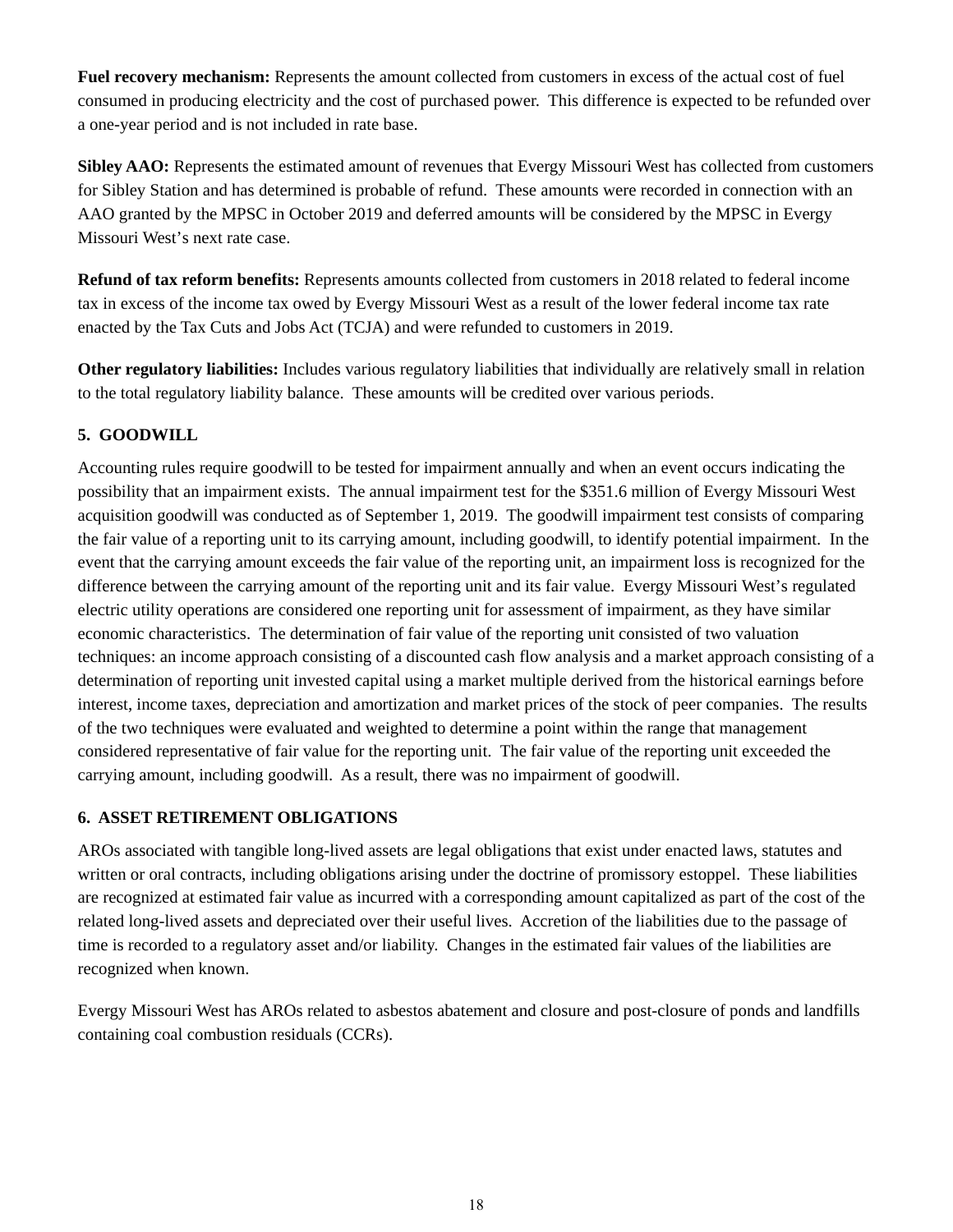|                                              | 2019       | 2018  |  |  |
|----------------------------------------------|------------|-------|--|--|
|                                              | (millions) |       |  |  |
| Beginning balance                            | 32.3       | 34.8  |  |  |
| Settlements                                  | (0.5)      | (3.8) |  |  |
| Accretion                                    | 1.3        | 1.3   |  |  |
| Total                                        | 33.1<br>S. | 32.3  |  |  |
| Less: current portion                        | (11.9)     | (3.4) |  |  |
| Total noncurrent asset retirement obligation | 21.2       | 28.9  |  |  |

The following table summarizes the change in Evergy Missouri West's AROs.

# **7. PROPERTY, PLANT AND EQUIPMENT**

The following table summarizes the property, plant and equipment of Evergy Missouri West.

|                                    | December 31   |    |           |  |  |
|------------------------------------|---------------|----|-----------|--|--|
|                                    | 2019          |    | 2018      |  |  |
|                                    | (millions)    |    |           |  |  |
| Electric plant in service          | \$<br>3,546.8 | S  | 3,396.1   |  |  |
| Accumulated depreciation           | (1,121.3)     |    | (1,075.5) |  |  |
| Plant in service, net              | 2,425.5       |    | 2,320.6   |  |  |
| Construction work in progress      | 96.5          |    | 104.1     |  |  |
| Property, plant and equipment, net | 2.522.0       | S. | 2.424.7   |  |  |

Evergy Missouri West's depreciation expense was \$102.5 million for 2019 and \$106.6 million for 2018.

# **8. RETIREMENT BENEFITS**

Evergy Missouri West maintains a non-contributory defined benefit Supplemental Executive Retirement Plan (SERP) for certain former executives. The SERP is unfunded; however, Evergy Missouri West has approximately \$13.8 million of assets in a non-qualified trust for the SERP as of December 31, 2019, and expects to fund future benefit payments from these assets. Benefits paid by Evergy Missouri West in each of 2019 and 2018 were \$1.3 million.

The following table reflects benefit obligation information regarding the Evergy Missouri West SERP.

|                                                       | December 31 |        |            |           |
|-------------------------------------------------------|-------------|--------|------------|-----------|
|                                                       |             | 2019   |            | 2018      |
|                                                       |             |        | (millions) |           |
| <b>Projected benefit obligation</b>                   | \$          | 23.4   | S          | 22.1      |
| <b>Funded status</b>                                  | \$.         | (23.4) |            | \$ (22.1) |
| <b>Accumulated benefit obligation</b>                 | \$          | 23.4   | \$         | 22.1      |
| Amounts recognized in the consolidated balance sheets |             |        |            |           |
| Current retirement benefits liability                 | \$          | (1.2)  | \$         | (1.3)     |
| Noncurrent retirement benefits liability              |             | (22.2) |            | (20.8)    |
| Net amount recognized before Other Comprehensive      |             |        |            |           |
| Income $(OCI)$                                        |             | (23.4) |            | (22.1)    |
| <b>Accumulated OCI</b>                                |             | 2.3    |            | 1.4       |
| Net amount recognized                                 | S.          | (21.1) | S.         | (20.7)    |
| Amounts in accumulated OCI not yet recognized as a    |             |        |            |           |
| component of net periodic benefit cost:               |             |        |            |           |
| <b>Actuarial</b> loss                                 | \$          | 2.3    | \$         | 1.4       |
| Assumptions used for benefit obligations:             |             |        |            |           |
| Discount rate                                         |             | 3.51%  |            | 4.35%     |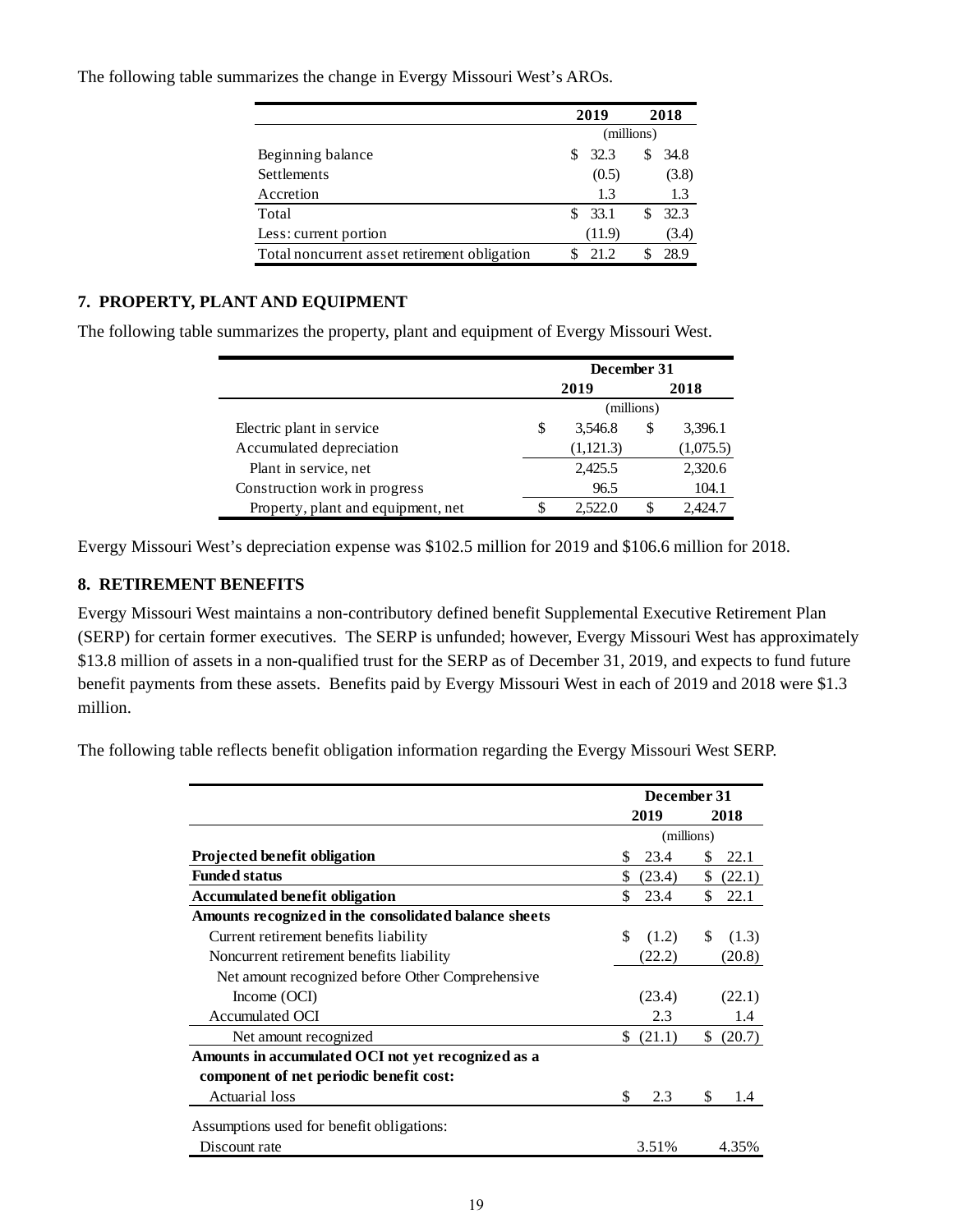The following table reflects information regarding the net periodic benefit costs of the Evergy Missouri West SERP.

| <b>Year Ended December 31</b>                  | 2019     | 2018       |
|------------------------------------------------|----------|------------|
|                                                |          | (millions) |
| Net periodic benefit costs                     | 1.6<br>S | S<br>-1.5  |
| Other changes in plan assets and benefit       |          |            |
| obligations recognized in OCI                  |          |            |
| Current year net (gain) loss                   | \$1.5    | \$(1.3)    |
| Amortization of loss                           | (0.6)    | (0.7)      |
| Total recognized in OCI                        | 0.9      | (2.0)      |
| Total recognized in net periodic benefit costs |          |            |
| and OCI                                        | 2.5      | (0.5)      |
| Expense assumptions:                           |          |            |
| Discount rate                                  | 4.35%    | 3.60%      |

For 2020, the estimated net loss to be amortized from accumulated OCI is \$0.5 million.

Evergy Missouri West's projected benefit payments related to the SERP are \$1.3 million per year for 2020 through 2023, \$1.4 million for 2024 and total \$7.6 million for the years 2025 to 2029.

# **9. SHORT-TERM BORROWINGS AND SHORT-TERM BANK LINES OF CREDIT**

Evergy's \$2.5 billion master credit facility expires in 2023. Evergy Missouri West has borrowing capacity under the master credit facility with a sublimit of \$450.0 million. This sublimit can be unilaterally adjusted by Evergy provided the sublimit remains within minimum and maximum sublimits as specified in the facility. A default by Evergy Missouri West or any of its significant subsidiaries on other indebtedness totaling more than \$100.0 million constitutes a default by Evergy Missouri West under the facility. Under the terms of this facility, Evergy Missouri West is required to maintain a total indebtedness to total capitalization ratio, as defined in the facility, of not greater than 0.65 to 1.00 at all times. As of December 31, 2019, Evergy Missouri West was in compliance with this covenant.

At December 31, 2019, Evergy Missouri West had \$93.4 million of commercial paper outstanding at a weightedaverage interest rate of 2.02%, had issued letters of credit totaling \$2.1 million and had no outstanding cash borrowings under the master credit facility. At December 31, 2018, Evergy Missouri West had \$150.0 million of commercial paper outstanding at a weighted-average interest rate of 3.00%, had issued letters of credit totaling \$2.1 million and had no outstanding cash borrowings under the master credit facility.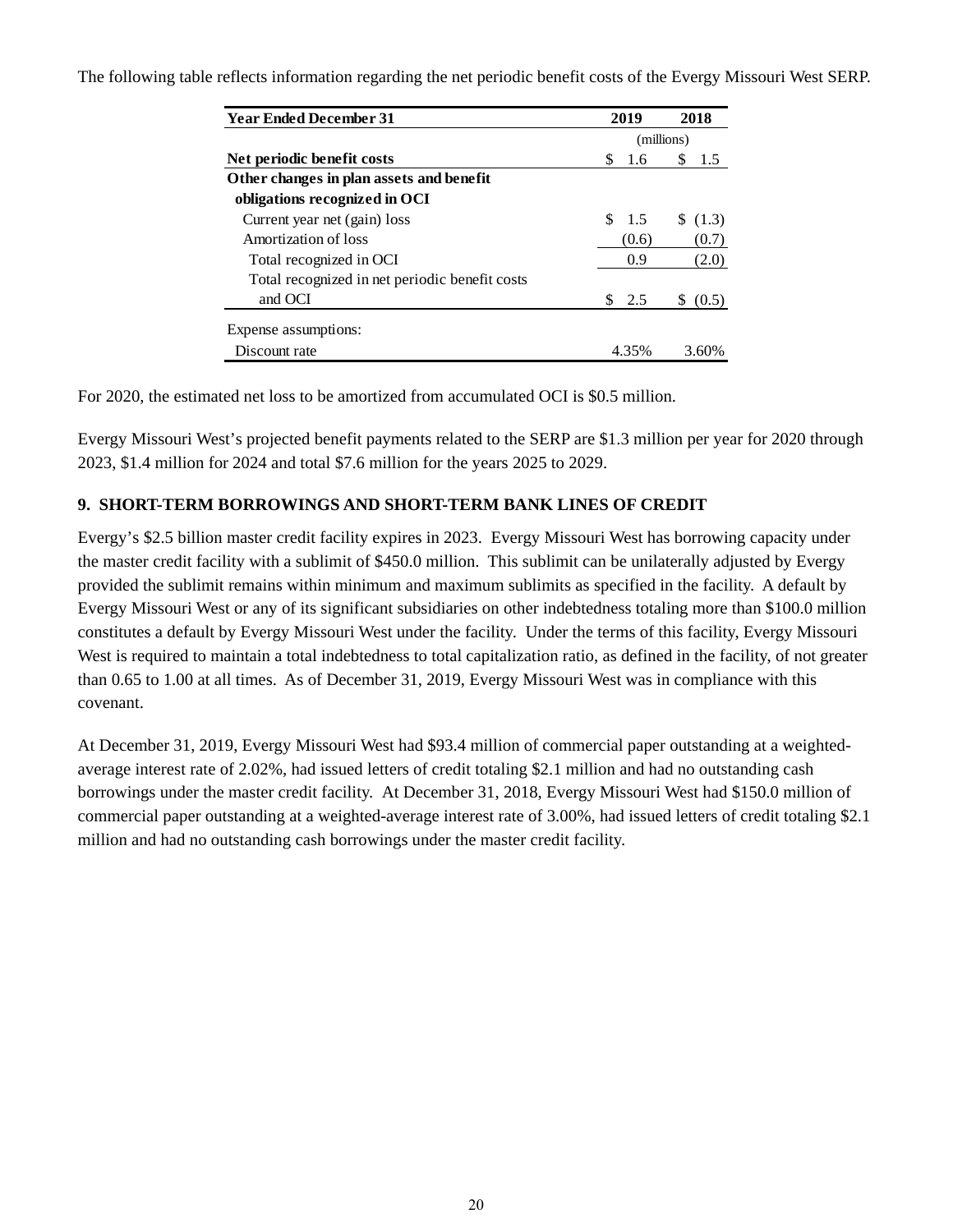# **10. LONG-TERM DEBT**

Evergy Missouri West's long-term debt is detailed in the following table.

|                                    | December 31     |    |            |    |       |
|------------------------------------|-----------------|----|------------|----|-------|
|                                    | <b>Year Due</b> |    | 2019       |    | 2018  |
|                                    |                 |    | (millions) |    |       |
| First Mortgage Bonds 9.44% Series  | 2020-2021       | \$ | 2.3        | \$ | 3.4   |
| <b>Senior Notes</b>                |                 |    |            |    |       |
| 8.27% Series                       | 2021            |    | 80.9       |    | 80.9  |
| 3.49% Series A                     | 2025            |    | 36.0       |    | 36.0  |
| 4.06% Series B                     | 2033            |    | 60.0       |    | 60.0  |
| 4.74% Series C                     | 2043            |    | 150.0      |    | 150.0 |
| 3.74% Series                       | 2022            |    | 100.0      |    |       |
| Medium Term Notes                  |                 |    |            |    |       |
| 7.33% Series                       | 2023            |    | 3.0        |    | 3.0   |
| 7.17% Series                       | 2023            |    | 7.0        |    | 7.0   |
| Affiliated Notes Payable to Evergy |                 |    |            |    |       |
| 4.97% Series                       | 2021            |    | 347.4      |    | 347.4 |
| 5.15% Series                       | 2022            |    | 287.5      |    | 287.5 |
| Unamortized debt issuance cost     |                 |    | (1.6)      |    | (1.6) |
| Current maturities                 |                 |    | (1.1)      |    | (1.1) |
| Total excluding current maturities |                 | \$ | 1,071.4    | \$ | 972.5 |

# **Mortgage Bonds**

Evergy Missouri West has issued mortgage bonds under the General Mortgage Indenture and Deed of Trust dated April 1, 1946, as supplemented, which creates a mortgage lien on a portion of Evergy Missouri West's utility plant.

# **Senior Notes**

Under the terms of the note purchase agreement for Evergy Missouri West's Series A, B and C Senior Notes, Evergy Missouri West is required to maintain a consolidated indebtedness to consolidated capitalization ratio, as defined in the agreement, not greater than 0.65 to 1.00. In addition, Evergy Missouri West's priority debt, as defined in the agreement, cannot exceed 15% of consolidated tangible net worth, as defined in the agreement. At December 31, 2019, Evergy Missouri West was in compliance with these covenants.

In March 2019, Evergy Missouri West issued \$100.0 million of 3.74% Senior Notes, maturing in 2022, under a note purchase agreement.

# **Scheduled Maturities**

Evergy Missouri West's long-term debt maturities for the next five years are \$1.1 million in 2020, \$429.4 million in 2021, \$387.5 million in 2022, \$10.0 million in 2023 and no maturities in 2024.

# **11. FAIR VALUE MEASUREMENTS**

GAAP establishes a hierarchical framework for disclosing the transparency of the inputs utilized in measuring assets and liabilities at fair value. Management's assessment of the significance of a particular input to the fair value measurement requires judgment and may affect the classification of assets and liabilities within the fair value hierarchy levels. In addition, Evergy Missouri West measures certain investments that do not have a readily determinable fair value at net asset value (NAV), which are not included in the fair value hierarchy. Further explanation of these levels and NAV is summarized below.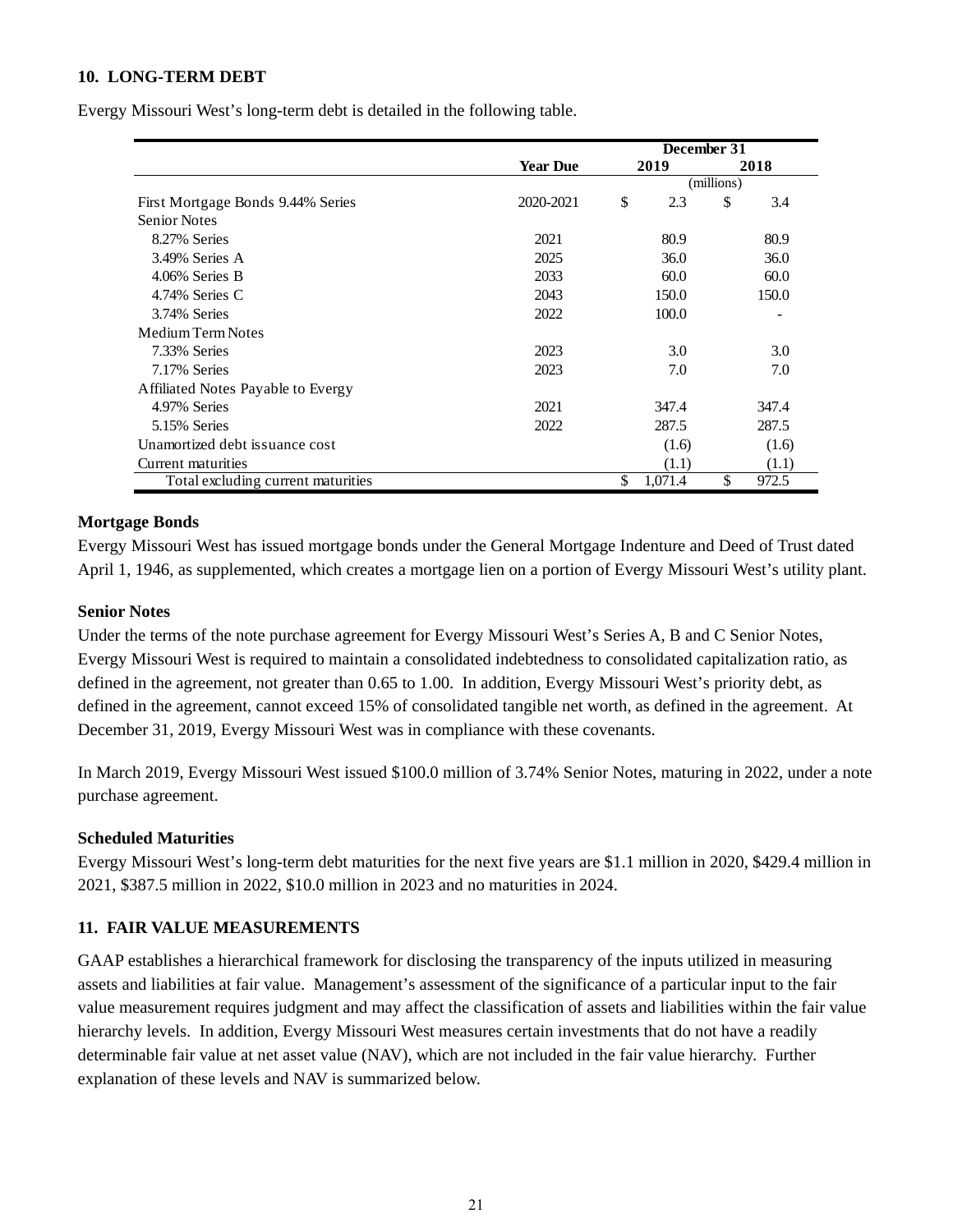Level 1 – Quoted prices are available in active markets for identical assets or liabilities. The types of assets and liabilities included in Level 1 are highly liquid and actively traded instruments with quoted prices, such as equities listed on public exchanges.

Level 2 – Pricing inputs are not quoted prices in active markets but are either directly or indirectly observable. The types of assets and liabilities included in Level 2 are certain marketable debt securities, financial instruments traded in less than active markets or other financial instruments priced with models using highly observable inputs.

Level 3 – Significant inputs to pricing have little or no transparency. The types of assets and liabilities included in Level 3 are those with inputs requiring significant management judgment or estimation.

NAV - Investments that do not have a readily determinable fair value are measured at NAV. These investments do not consider the observability of inputs and, therefore, they are not included within the fair value hierarchy. Evergy Missouri West includes in this category investments that do not have a readily determinable fair value.

Evergy Missouri West records cash and cash equivalents, accounts receivable and short-term borrowings on its balance sheet at cost, which approximates fair value due to the short-term nature of these instruments.

Evergy Missouri West measures the fair value of long-term debt using Level 2 measurements available as of the measurement date. At December 31, 2019, the book value and fair value of Evergy Missouri West's long-term debt, including current maturities, were \$1,072.5 million and \$1,138.1 million, respectively. At December 31, 2018, the book value and fair value of Evergy Missouri West's long-term debt, including current maturities, were \$973.6 million and \$1,007.0 million, respectively.

# **Supplemental Executive Retirement Plan**

At December 31, 2019 and 2018, Evergy Missouri West's SERP rabbi trusts included \$13.3 million and \$13.2 million, respectively, of fixed income funds valued at NAV per share (or its equivalent) that are not categorized in the fair value hierarchy. The fixed income fund invests primarily in intermediate and long-term debt securities, can be redeemed immediately and is not subject to any restrictions on redemptions.

# **12. COMMITMENTS AND CONTINGENCIES**

# **Environmental Matters**

Set forth below are descriptions of contingencies related to environmental matters that may impact Evergy Missouri West's operations or its financial results. Management's assessment of these contingencies, which are based on federal and state statutes and regulations, and regulatory agency and judicial interpretations and actions, has evolved over time. These laws and regulations can also change, restrict or otherwise impact Evergy Missouri West's operations or financial results in many ways, including the handling or disposal of waste material and the planning for future construction activities. The failure to comply with these laws and regulations could result in the assessment of administrative, civil and criminal penalties and/or the imposition of remedial requirements. Evergy Missouri West believes that all of its operations are in substantial compliance with current federal, state and local environmental standards.

There are a variety of final and proposed laws and regulations that could have a material adverse effect on Evergy Missouri West's operations and consolidated financial results. Due in part to the complex nature of environmental laws and regulations, Evergy Missouri West is unable to assess the impact of potential changes that may develop with respect to the environmental contingencies described below.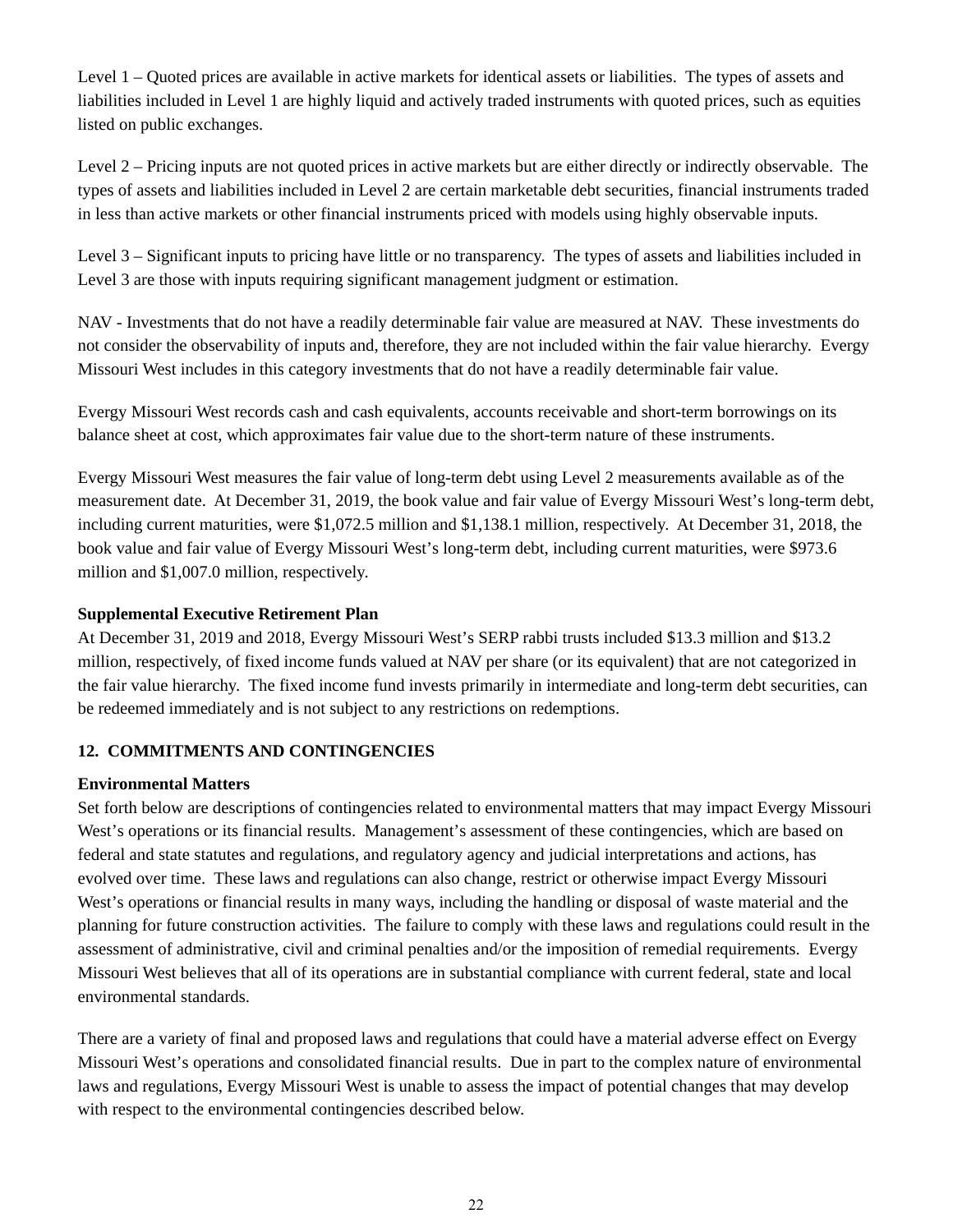# **Cross-State Air Pollution Update Rule**

In September 2016, the Environmental Protection Agency (EPA) finalized the Cross-State Air Pollution (CSAPR) Update Rule. The final rule addresses interstate transport of nitrogen oxides emissions in 22 states including Kansas, Missouri and Oklahoma during the ozone season and the impact from the formation of ozone on downwind states with respect to the 2008 ozone National Ambient Air Quality Standards (NAAQS). In December 2018, EPA finalized a determination, known as the CSAPR Close-Out Rule, demonstrating the CSAPR Update Rule fully addressed certain upwind states' 2008 ozone NAAQS interstate transport obligations. Various states and others have challenged both the CSAPR Update Rule and the CSAPR Close-Out Rule in the U.S. Court of Appeals for the D.C. Circuit (D.C. Circuit). In the fourth quarter of 2019, the D.C. Circuit granted these petitions and remanded a portion of the CSAPR Update Rule back to EPA and vacated the CSAPR Close-Out Rule in its entirety. Due to the uncertainty in what the future CSAPR Update Rule will include, Evergy Missouri West cannot determine the impact on its operations or consolidated financial results, but it could be material.

# **Greenhouse Gases**

Burning coal and other fossil fuels releases carbon dioxide  $(CO<sub>2</sub>)$  and other gases referred to as greenhouse gases (GHG). Various regulations under the federal Clean Air Act Amendments of 1990 (CAA) limit CO<sub>2</sub> and other GHG emissions, and in addition, other measures are being imposed or offered by individual states, municipalities and regional agreements with the goal of reducing GHG emissions.

In August 2018, the EPA published in the Federal Register proposed regulations, which contained (1) emission guidelines for GHG emissions from existing electric utility generating units (EGUs), (2) revisions to emission guideline implementing regulations and (3) revisions to the new source review (NSR) program. These emission guidelines are better known as the Affordable Clean Energy (ACE) Rule. In July 2019, the EPA published in the Federal Register the final ACE Rule with one significant change from the proposal. The NSR program revisions were not included in the final version and are expected to be addressed in a future rulemaking. The ACE Rule establishes emission guidelines for states to use in the development of plans to reduce GHG emissions from existing coal-fired EGUs. This rule defines the "best system of emission reduction" (BSER) for GHG emissions from existing coal-fired EGUs as on-site, heat-rate efficiency improvements. The final rule also provides states with a list of candidate technologies that can be used to establish standards of performance and incorporate these performance standards into state plans. In order for the states to be able to effectively implement the emission guidelines contained in the ACE Rule, the EPA is finalizing new regulations under Section 111(d) of the CAA to help clarify this process. The ACE Rule became effective in September 2019. In conjunction with the finalization of the ACE Rule, the EPA repealed its previously adopted Clean Power Plan (CPP). Also in September 2019, the D.C. Circuit granted motions to dismiss challenges to the CPP and challenges to EPA's denial of reconsideration of the CPP.

Due to uncertainty regarding what future state implementation plans will require for compliance with the ACE Rule as well as legal challenges that have been filed, Evergy Missouri West cannot determine the impact on its operations or consolidated financial results, but the cost to comply with the ACE Rule, should it be upheld and implemented in its current or a substantially similar form, could be material.

# **Water**

Evergy Missouri West discharges some of the water used in generation and other operations containing substances deemed to be pollutants. A November 2015 EPA rule establishes effluent limitations guidelines (ELG) and standards for wastewater discharges, including limits on the amount of toxic metals and other pollutants that can be discharged. Implementation timelines for this 2015 rule vary from 2018 to 2023. On November 22, 2019, the EPA published a proposed modification to the ELG rule. The proposed rule modifies numeric limits for flue gas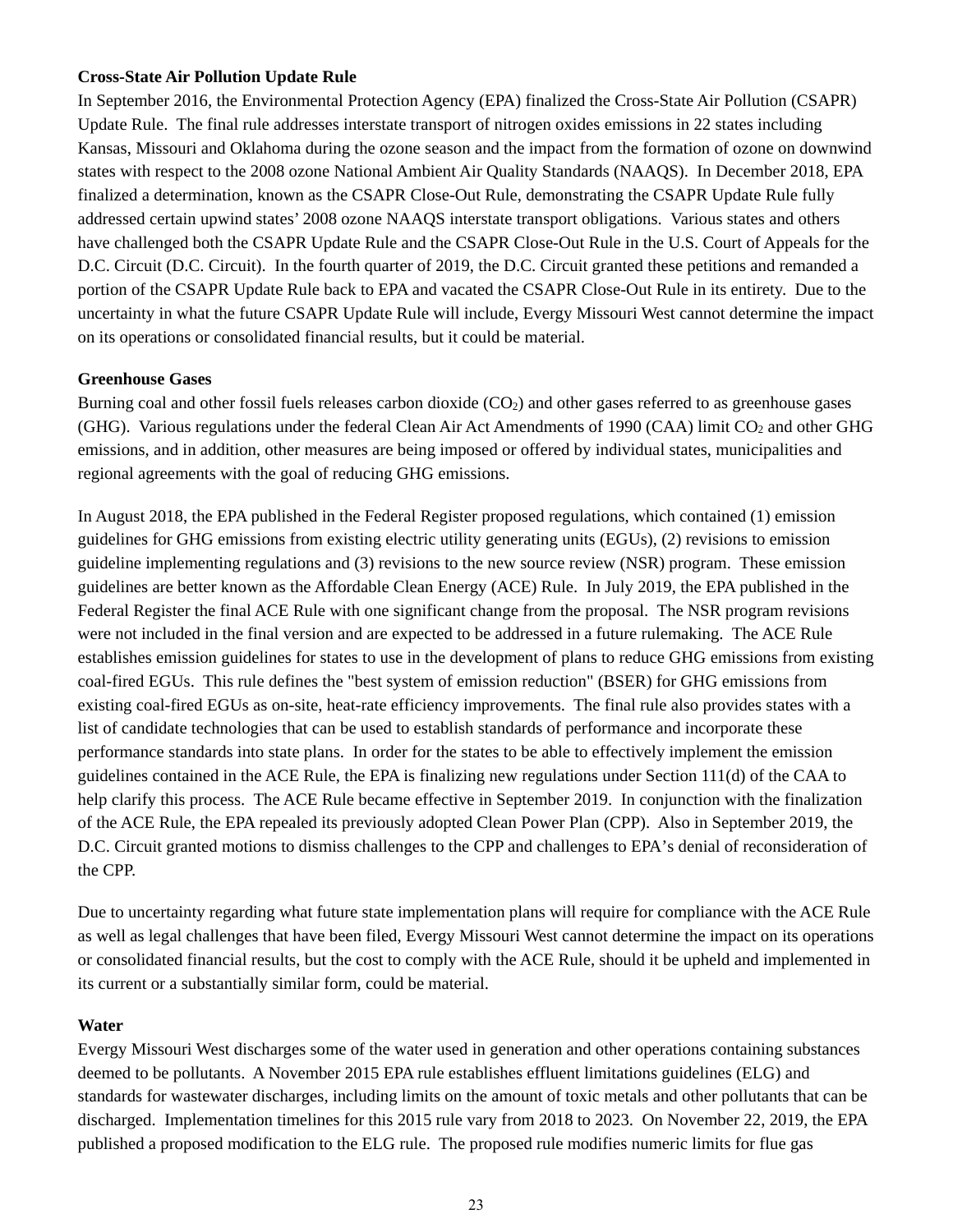desulfurization (FGD) wastewater and adds a 10% volumetric purge limit for bottom ash transport water. The timeline for final FGD wastewater compliance is also delayed by two years to December 31, 2025. Evergy Missouri West is in the process of reviewing the proposed rule and the costs to comply with these changes could be material.

In April 2019, the U.S. Court of Appeals for the  $5<sup>th</sup>$  Circuit ( $5<sup>th</sup>$  Circuit) issued a ruling that vacates and remands portions of the original ELG rule. Due to this ruling, future ELG modifications for the best available technology economically achievable for legacy waste water and leachate are likely.

In October 2014, the EPA's final standards for cooling water intake structures at power plants to protect aquatic life took effect. The standards, based on Section 316(b) of the federal Clean Water Act (CWA), require subject facilities to choose among seven best available technology options to reduce fish impingement. In addition, some facilities must conduct studies to assist permitting authorities to determine whether and what site-specific controls, if any, would be required to reduce entrainment of aquatic organisms. Evergy Missouri West's current analysis indicates this rule will not have a significant impact on its coal plants that employ cooling towers or cooling lakes that can be classified as closed cycle cooling and do not expect the impact from this rule to be material. Plants without closed cycle cooling are under evaluation for compliance with these standards and may require additional controls that could be material.

# **Regulation of Coal Combustion Residuals**

In the course of operating its coal generation plants, Evergy Missouri West produces CCRs, including fly ash, gypsum and bottom ash. The EPA published a rule to regulate CCRs in April 2015, that requires additional CCR handling, processing and storage equipment and closure of certain ash disposal units.

In March 2019, the D.C. Circuit issued a ruling to grant the EPA's request to remand the Phase I, Part I CCR rule. This was in response to a prior court ruling requiring the EPA to address un-lined surface impoundment closure requirements. On December 2, 2019, the EPA published a proposed rule called the Part A CCR Rule. This proposal reclassifies clay-lined surface impoundments from "lined" to "unlined" and establishes a deadline of August 31, 2020 to initiate closure. The prior rule included a deadline of October 31, 2020 for unlined impoundments to initiate closure. In February 2020, the EPA released a pre-publication version of a proposed rule called the Part B CCR Rule. This proposal includes a process to allow unlined impoundments to continue to operate if a demonstration is made to prove that they are not adversely impacting groundwater, human health or the environment. The proposal also includes clarification regarding ash used in the closure of landfills and surface impoundments. Evergy Missouri West is in the process of reviewing these proposed rules and the costs to comply with these changes could be material.

Evergy Missouri West has recorded AROs for its current estimates for the closure of ash disposal ponds, but the revision of these AROs may be required in the future due to changes in existing CCR regulations, the results of groundwater monitoring of CCR units or changes in interpretation of existing CCR regulations or changes in the timing or cost to close ash disposal ponds. If revisions to these AROs are necessary, the impact on Evergy Missouri West's operations or consolidated financial results could be material.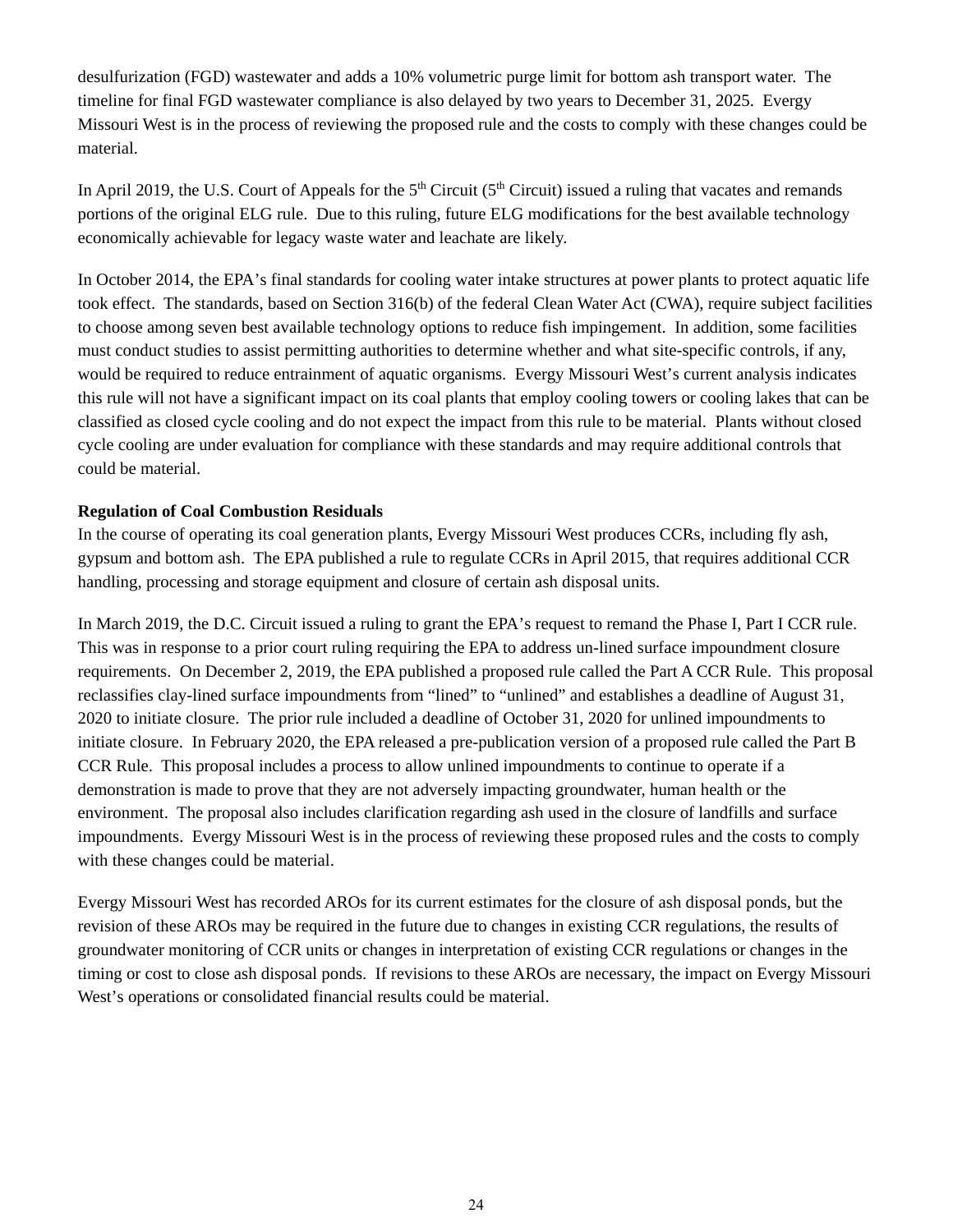# **Contractual Commitments –** *Fuel, Power and Other*

Evergy Missouri West's contractual commitments at December 31, 2019, excluding retirement benefits, long-term debt and leases, are detailed in the following table.

|                               | 2020 |   | 2021 |   | 2022 |   | 2023                     |   | 2024                     | <b>After 2024</b>        |    | <b>Total</b> |
|-------------------------------|------|---|------|---|------|---|--------------------------|---|--------------------------|--------------------------|----|--------------|
| Purchase commitments          |      |   |      |   |      |   | (millions)               |   |                          |                          |    |              |
| Fuel                          | 36.8 |   | 11.5 | S | ۰.   | S | $\overline{\phantom{a}}$ |   | $\overline{\phantom{a}}$ | $\overline{\phantom{a}}$ |    | 48.3         |
| Power                         | 12.5 |   | 12.5 |   | 12.5 |   | 12.5                     |   | 12.5                     | 99.8                     |    | 162.3        |
| Other                         | 12.8 |   | 1.6  |   | IJ   |   | 0.5                      |   | 0.5                      | 4.8                      |    | 21.3         |
| Total contractual commitments | 62.1 | S | 25.6 | S | 13.6 | ъ | 13.0                     | S | 13.0                     | 104.6                    | S. | 231.9        |

Fuel commitments consist of commitments for coal and coal transportation. Power commitments consist of certain commitments for renewable energy under power purchase agreements. Other represents individual commitments entered into in the ordinary course of business.

# **13. RELATED PARTY TRANSACTIONS AND RELATIONSHIPS**

In the normal course of business, Evergy Missouri West engages in related party transactions with Evergy Kansas Central and Evergy Metro. A summary of these transactions and the amounts associated with them is provided below. Transactions between Evergy Missouri West and Evergy Kansas Central prior to June 4, 2018, the date of the merger, are not reflected below.

# **Jointly-Owned Plants and Shared Services**

Evergy Missouri West has no employees of its own. Evergy Metro employees manage Evergy Missouri West's business and operate its facilities at cost, including Evergy Missouri West's 18% ownership interest in Evergy Metro's Iatan Nos. 1 and 2. The operating expenses and capital costs billed from Evergy Metro to Evergy Missouri West were \$172.8 million for 2019 and \$183.2 million for 2018.

Evergy Kansas Central employees manage Jeffrey Energy Center (JEC) and operate its facilities at cost, including Evergy Missouri West's 8% ownership interest in JEC. The operating expenses and capital costs billed from Evergy Kansas Central to Evergy Missouri West for JEC and other various business activities were \$24.9 million for 2019 and \$12.3 million for 2018.

# **Money Pool**

Evergy Missouri West is also authorized to participate in the Evergy, Inc. money pool, an internal financing arrangement in which funds may be lent on a short-term basis to Evergy Missouri West from Evergy, Inc. and between Evergy Metro and Evergy Missouri West. At December 31, 2019 and 2018, Evergy Missouri West had no outstanding receivables or payables under the money pool.

# **Related Party Net Receivables and Payables**

The following table summarizes Evergy Missouri West's related party net payables.

|                                      | December 31  |      |      |      |  |
|--------------------------------------|--------------|------|------|------|--|
|                                      |              | 2019 | 2018 |      |  |
|                                      | (millions)   |      |      |      |  |
| Net payable to Evergy Metro          | S            | 78.7 |      | 72.6 |  |
| Net payable to Evergy Kansas Central |              | 3.1  |      | 2.6  |  |
| Net payable to Evergy                | 15.8<br>31 9 |      |      |      |  |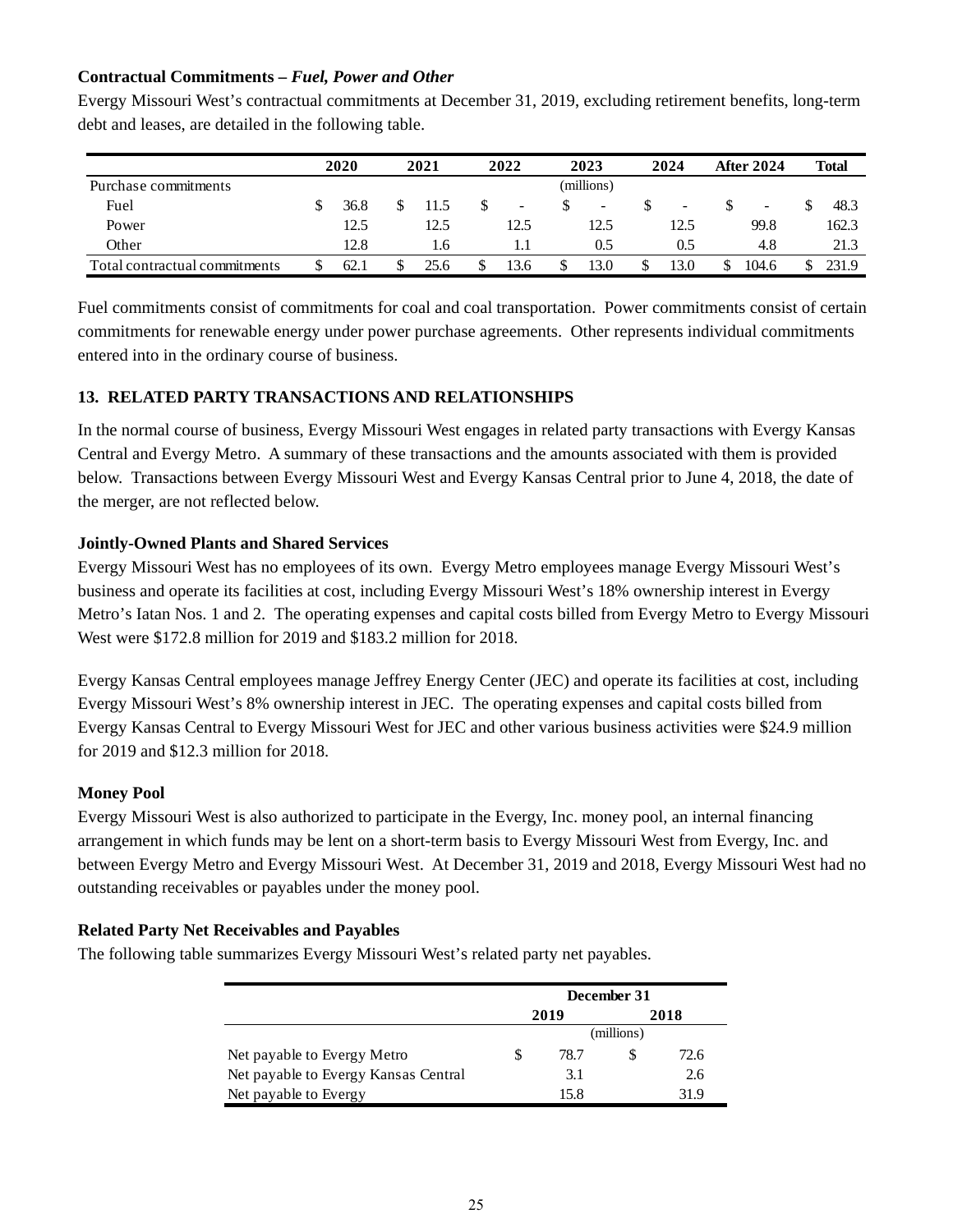# **Tax Allocation Agreement**

Evergy files a consolidated federal income tax return as well as unitary and combined income tax returns in several state jurisdictions with Kansas and Missouri being the most significant. Income taxes for consolidated or combined subsidiaries are allocated to the subsidiaries based on separate company computations of income or loss. As of December 31, 2019 and 2018, Evergy Missouri West had income taxes receivable from Evergy of \$53.9 million and \$27.2 million, respectively.

# **14. SHAREHOLDER'S EQUITY**

Evergy Missouri West has certain restrictions on its ability to pay dividends to Evergy stemming from statutory requirements, corporate organizational documents, covenants and other conditions that could affect dividend levels or the ability to pay dividends. Under the Federal Power Act, Evergy Missouri West generally can pay dividends only out of retained earnings.

Certain conditions in the MPSC order authorizing the merger transaction also require Evergy Missouri West to maintain a credit rating of at least investment grade. If Evergy Missouri West's credit rating is downgraded below the investment grade level as a result of its affiliation with Evergy or any of Evergy's affiliates, Evergy Missouri West shall not pay a dividend to Evergy without MPSC approval or until Evergy Missouri West's investment grade credit rating has been restored.

The master credit facility of Evergy, under which Evergy Missouri West has borrowing capacity, and the note purchase agreement for Evergy Missouri West's Series A, B and C Senior Notes contain covenants requiring Evergy Missouri West to maintain a consolidated indebtedness to consolidated total capitalization ratio of not more than 0.65 to 1.00 at all times.

# **15. TAXES**

|                                    | 2019         | 2018 |         |  |
|------------------------------------|--------------|------|---------|--|
| Current income taxes               | (millions)   |      |         |  |
| Federal                            | \$<br>(94.7) | \$   | (122.2) |  |
| State                              | (4.4)        |      | (11.8)  |  |
| Total                              | (99.1)       |      | (134.0) |  |
| Deferred income taxes              |              |      |         |  |
| Federal                            | 105.1        |      | 117.5   |  |
| State                              | 8.7          |      | 64.9    |  |
| Total                              | 113.8        |      | 182.4   |  |
| Investment tax credit amortization | (0.2)        |      | (0.2)   |  |
| Income tax expense                 | \$<br>14.5   |      | 48.2    |  |

Components of income tax expense are detailed in the following table.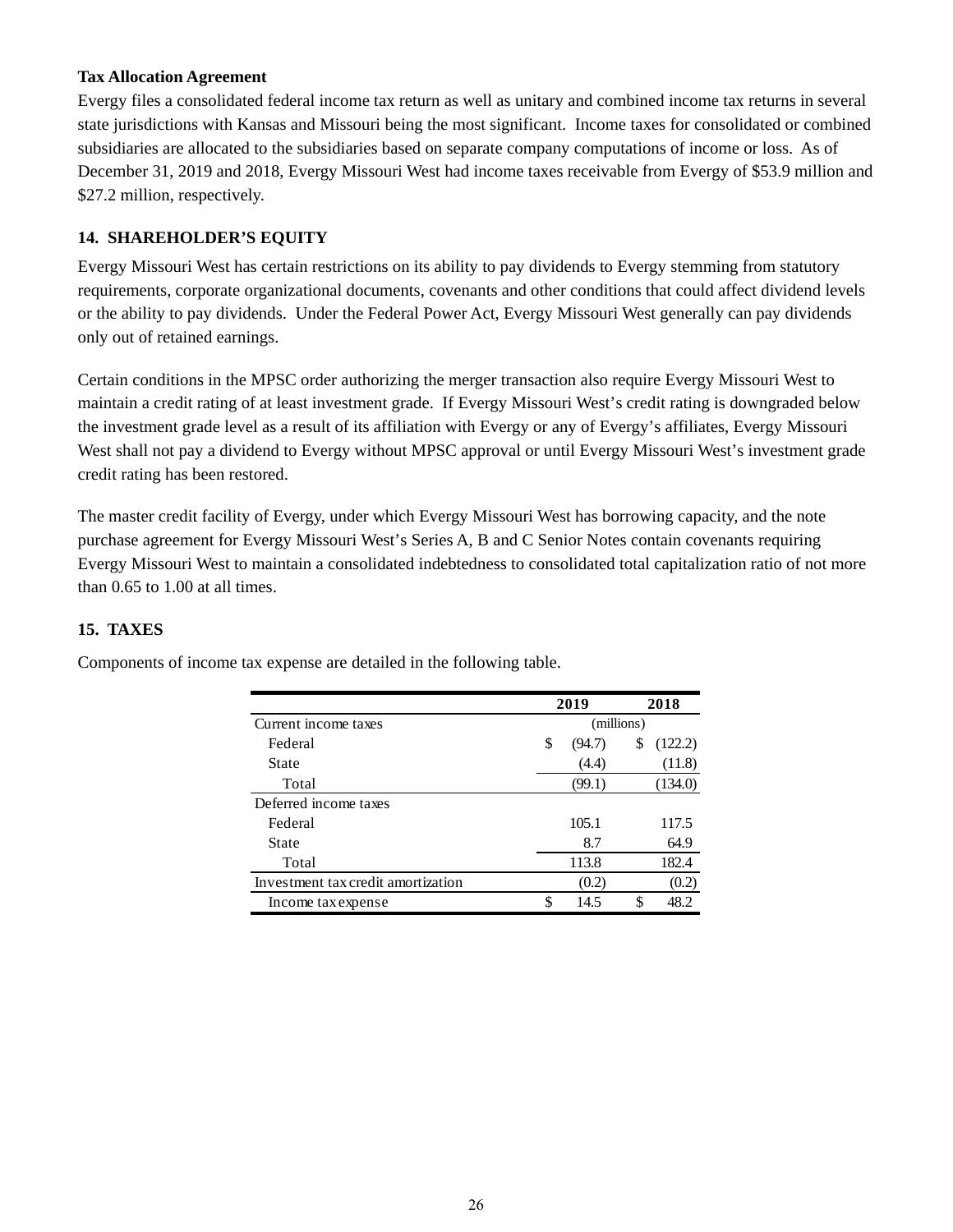# **Effective Income Tax Rates**

Effective income tax rates reflected in the financial statements and the reasons for their differences from the statutory federal rates are detailed in the following table.

|                                                         | 2019         | 2018                  |
|---------------------------------------------------------|--------------|-----------------------|
|                                                         |              |                       |
| Federal statutory income tax                            | 21.0<br>$\%$ | 21.0<br>$\frac{0}{0}$ |
| Effect of:                                              |              |                       |
| State income taxes                                      | 3.0          | 4.0                   |
| Flow through depreciation for plant-related differences | (6.3)        | (1.5)                 |
| Federal tax credits                                     | (0.1)        | (0.1)                 |
| A mortization of federal investment tax credits         | (0.1)        | (0.2)                 |
| Changes in uncertain tax positions, net                 | (0.1)        | (0.1)                 |
| State tax rate change                                   |              | 39.6                  |
| Valuation allowance                                     | (5.2)        | (21.4)                |
| Other                                                   | 0.8          | 4.5                   |
| Effective income tax rate                               | 13.0         | 45.8<br>$\%$          |

# **Deferred Income Taxes**

The tax effects of major temporary differences resulting in deferred income tax assets (liabilities) in the consolidated balance sheets is in the following table.

| December 31                                          |    | 2019       |     | 2018    |
|------------------------------------------------------|----|------------|-----|---------|
| Deferred tax assets:                                 |    | (millions) |     |         |
| Tax credit carryforward                              | \$ | 6.1        | \$. | 6.0     |
| Income taxes refundable to customers, net            |    | 55.8       |     | 58.2    |
| Deferred employee benefit costs                      |    | 0.5        |     | 24.2    |
| Net operating loss carryforward                      |    | 64.9       |     | 181.2   |
| Alternative minimum tax carryforward                 |    | 24.6       |     | 46.7    |
| Accrued liabilities                                  |    | 8.2        |     | 7.6     |
| Other                                                |    | 15.4       |     | 19.5    |
| Total deferred tax assets before valuation allowance |    | 175.5      |     | 343.4   |
| Valuation allowance                                  |    | (14.8)     |     | (23.0)  |
| Total deferred tax assets, net                       |    | 160.7      |     | 320.4   |
| Deferred tax liabilities:                            |    |            |     |         |
| Plant-related                                        |    | (450.6)    |     | (457.1) |
| Deferred employee benefit costs                      |    | (17.8)     |     | (41.0)  |
| Regulatory assets                                    |    | (11.0)     |     | (17.2)  |
| Other                                                |    | (10.3)     |     | (10.7)  |
| Total deferred tax liabilities                       |    | (489.7)    |     | (526.0) |
| Net deferred income tax liabilities                  | S  | (329.0)    | \$  | (205.6) |

# **Tax Credit Carryforwards**

At December 31, 2019 and 2018, Evergy Missouri West had \$6.1 million and \$6.0 million, respectively, of federal general business income tax credit carryforwards. The carryforwards relate primarily to solar, research and development, and alternative refueling property tax credits and expire in the years 2020 to 2039. Due to federal limitations on the utilization of income tax attributes acquired in the Evergy Missouri West acquisition by Great Plains Energy, management expects a portion of these credits to expire unutilized and has provided a valuation allowance against \$0.3 million of the federal income tax benefit.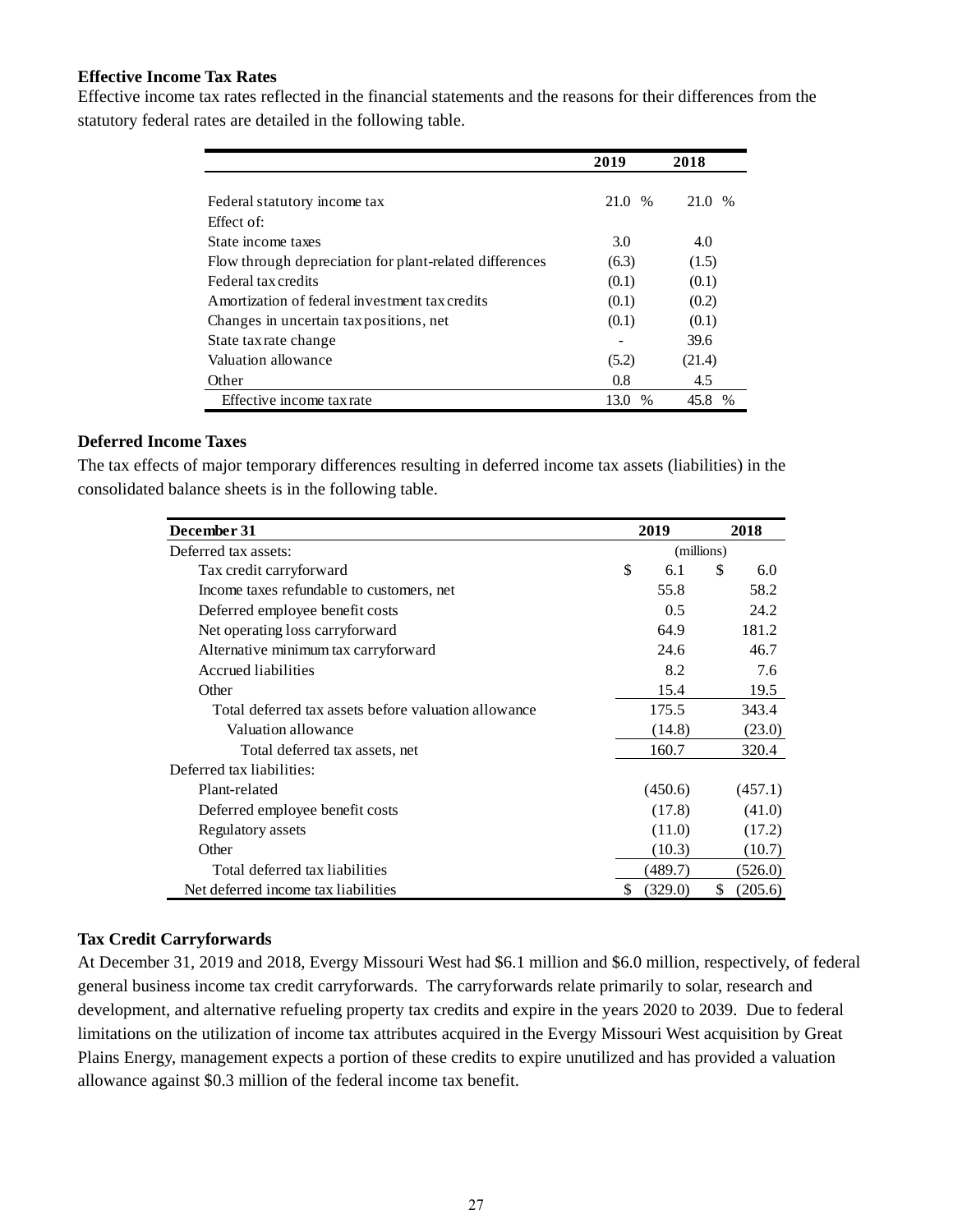# **Net Operating Loss Carryforwards**

At December 31, 2019 and 2018, Evergy Missouri West had \$55.1 million and \$159.2 million, respectively, of tax benefits related to federal net operating loss (NOL) carryforwards. The federal NOL carryforwards expire in years 2023 to 2037. Due to federal limitations on the utilization of income tax attributes acquired in the Evergy Missouri West acquisition by Great Plains Energy, management does not expect to utilize \$7.1 million of tax benefits related to federal NOLs. Therefore, a valuation allowance has been provided against \$7.1 million of the federal income tax benefits.

The year of origin of Evergy Missouri West's related tax benefit amounts for federal NOL carryforwards as of December 31, 2019 are detailed in the following table.

| <b>Year of Origin</b> | Amount of<br>Benefit |  |  |
|-----------------------|----------------------|--|--|
|                       | (millions)           |  |  |
| 2005                  | \$<br>19.1           |  |  |
| 2006                  | 32.0                 |  |  |
| 2014                  | 2.7                  |  |  |
| 2015                  | 0.5                  |  |  |
| 2016                  | 0.7                  |  |  |
| 2017                  | 0.1                  |  |  |
|                       | \$<br>55.1           |  |  |

In addition, Evergy Missouri West also had deferred tax benefits of \$9.8 million and \$22.0 million related to state NOLs as of December 31, 2019 and 2018, respectively. Management does not expect to utilize \$7.1 million of tax benefits related to NOLs in state tax jurisdictions where Evergy Missouri West does not expect to operate in the future, and \$0.3 million of NOLs due to projected future taxable income in state tax jurisdictions where Evergy Missouri West has operations. Therefore, a valuation allowance has been provided against \$7.4 million of state tax benefits.

# **Alternative Minimum Tax Carryforwards**

At December 31, 2019 and 2018, Evergy Missouri West had \$24.6 million and \$46.7 million, respectively, of federal alternative minimum tax credit carryforwards. These credits do not expire and can be used to reduce taxes paid in the future or become refundable starting in 2018.

# **Valuation Allowances**

Evergy Missouri West is required to assess the ultimate realization of deferred tax assets using a "more likely than not" assessment threshold. This assessment takes into consideration tax planning strategies within Evergy Missouri West's control and is computed using a separate return approach. This approach requires a valuation allowance for deferred tax benefits if Evergy Missouri West would not realize such benefits on a separate company return. As a result of this assessment, Evergy Missouri West has established a partial valuation allowance for tax benefits related to federal and state tax NOL carryforwards, and tax credit carryforwards.

During 2019 and 2018, \$8.2 million and \$27.4 million of tax benefit, respectively, was recorded in continuing operations primarily related to federal and state NOL carryforwards and federal alternative minimum tax credits.

# **Federal Tax Reform**

In December 2017, the U.S. Congress passed and President Donald Trump signed Public Law No. 115-97, commonly referred to as the TCJA. The TCJA represents the first major reform in U.S. income tax law since 1986. Most notably, the TCJA reduces the current top corporate income tax rate from 35% to 21% beginning in 2018,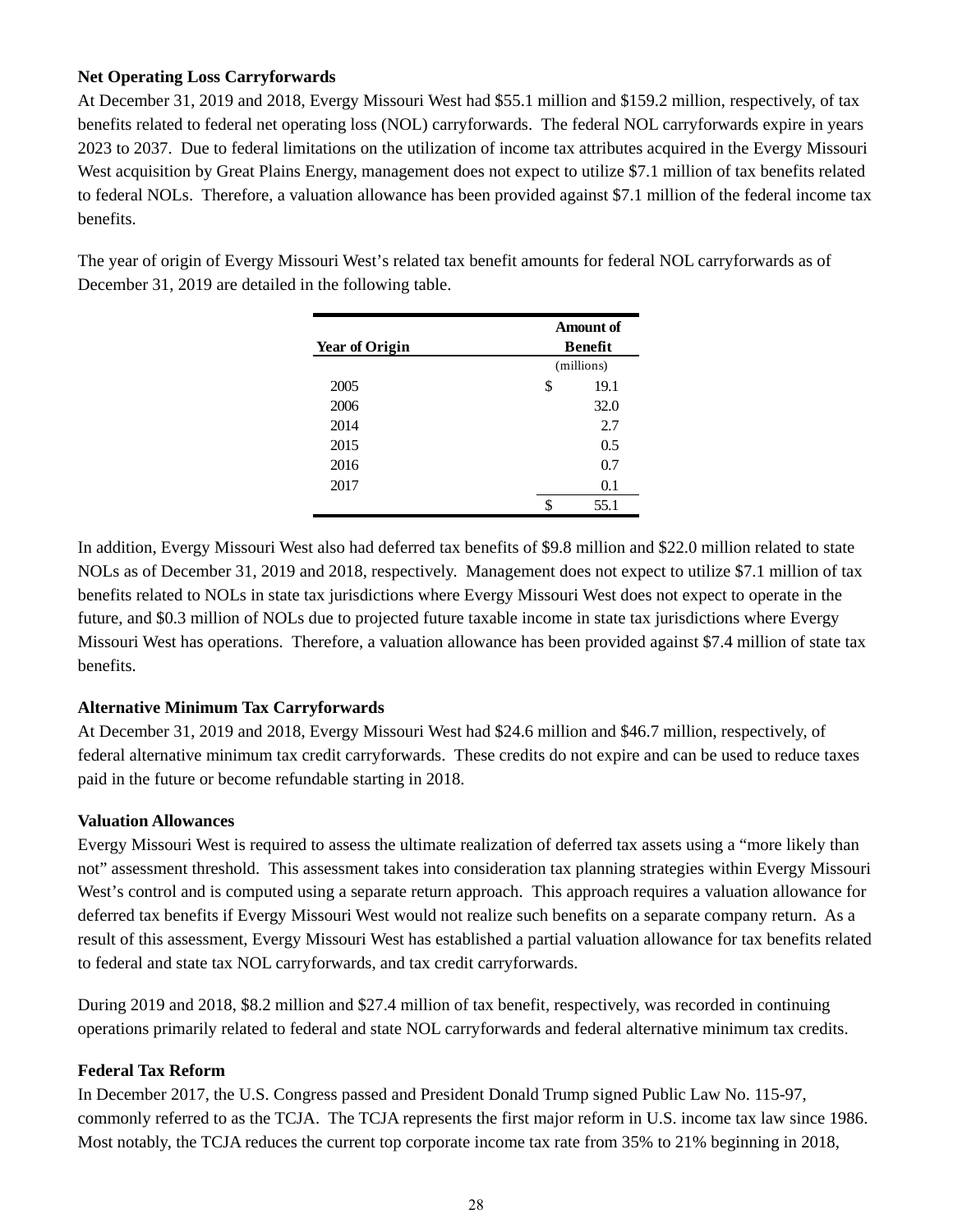repeals the corporate AMT, makes existing AMT tax credit carryforwards refundable, and changes the deductibility and taxability of certain items, among other things. Prior to the change in tax rates that has been reflected in its 2018 rate case, Evergy Missouri West recovered the cost of income taxes in rates from its customers based on the 35% federal corporate income tax rate. Evergy Missouri West recorded a regulatory liability in 2018 due to the probability that Evergy Missouri West would be required to make refunds to its customers related to the impacts of the TCJA. The final regulatory treatment of this regulatory liability was determined in Evergy Missouri West's rate case with the MPSC. See Note 4 for more information and the amount of the regulatory liability recorded by Evergy Missouri West.

# **Missouri Tax Reform**

On June 1, 2018, the Missouri governor signed Senate Bill (S.B.) 884 into law. Most notably, S.B. 884 reduces the corporate income tax rate from 6.25% to 4.0% beginning in 2020, provides for the mandatory use of the single sales factor formula and eliminates intercompany transactions between corporations that file a consolidated Missouri income tax return.

As a result of the change in the Missouri corporate income tax rate, Evergy Missouri West revalued and restated its deferred income tax assets and liabilities as of June 1, 2018. Evergy Missouri West decreased its net deferred income tax liabilities by \$13.4 million, primarily consisting of a \$19.6 million adjustment for the revaluation and restatement of deferred income tax assets and liabilities included in Missouri jurisdictional rate base and a \$6.1 million tax gross-up adjustment for ratemaking purposes. The decrease to Evergy Missouri West's net deferred income tax liabilities included in Missouri jurisdictional rate base were offset by a corresponding increase in regulatory liabilities. The net regulatory liabilities will be amortized to customers over a period to be determined in a future rate case.

Evergy Missouri West recognized \$8.6 million of income tax expense in 2018 primarily related to the difference between Evergy Missouri West 's revaluation of its deferred income tax assets and liabilities for financial reporting purposes and the amount of the revaluation pertaining to Evergy Missouri West's Missouri jurisdictional rate base.

# **16. LEASES**

Evergy Missouri West leases generating plant and other property and equipment. Under GAAP, a contract is or contains a lease if the contract conveys the right to control the use of identified property, plant or equipment for a period of time in exchange for consideration. Evergy Missouri West assesses a contract as being or containing a lease if the contract identifies property, plant and equipment, provides the lessee the right to obtain substantially all of the economic benefits from use of the property, plant and equipment and provides the lessee the right to direct the use of the property, plant and equipment.

Evergy Missouri West has entered into several agreements to purchase energy through renewable purchase power agreements that are accounted for as leases that commenced prior to the application of Topic 842. Due to the intermittent nature of renewable generation, these leases have significant variable lease payments not included in the initial and subsequent measurement of the lease liability. Variable lease payments are expensed as incurred. In addition, certain other contracts contain payment for activity that transfers a separate good or service such as utilities or common area maintenance. Evergy Missouri West has elected a practical expedient permitted by GAAP to not separate such components of the lease from other lease components for all leases.

Evergy Missouri West's leases have remaining terms ranging from 5 to 9 years. Leases that have original lease terms of twelve months or less are not recognized on Evergy Missouri West's balance sheets. Some leases have options to renew the lease or terminate early at the election of Evergy Missouri West. Judgment is applied at lease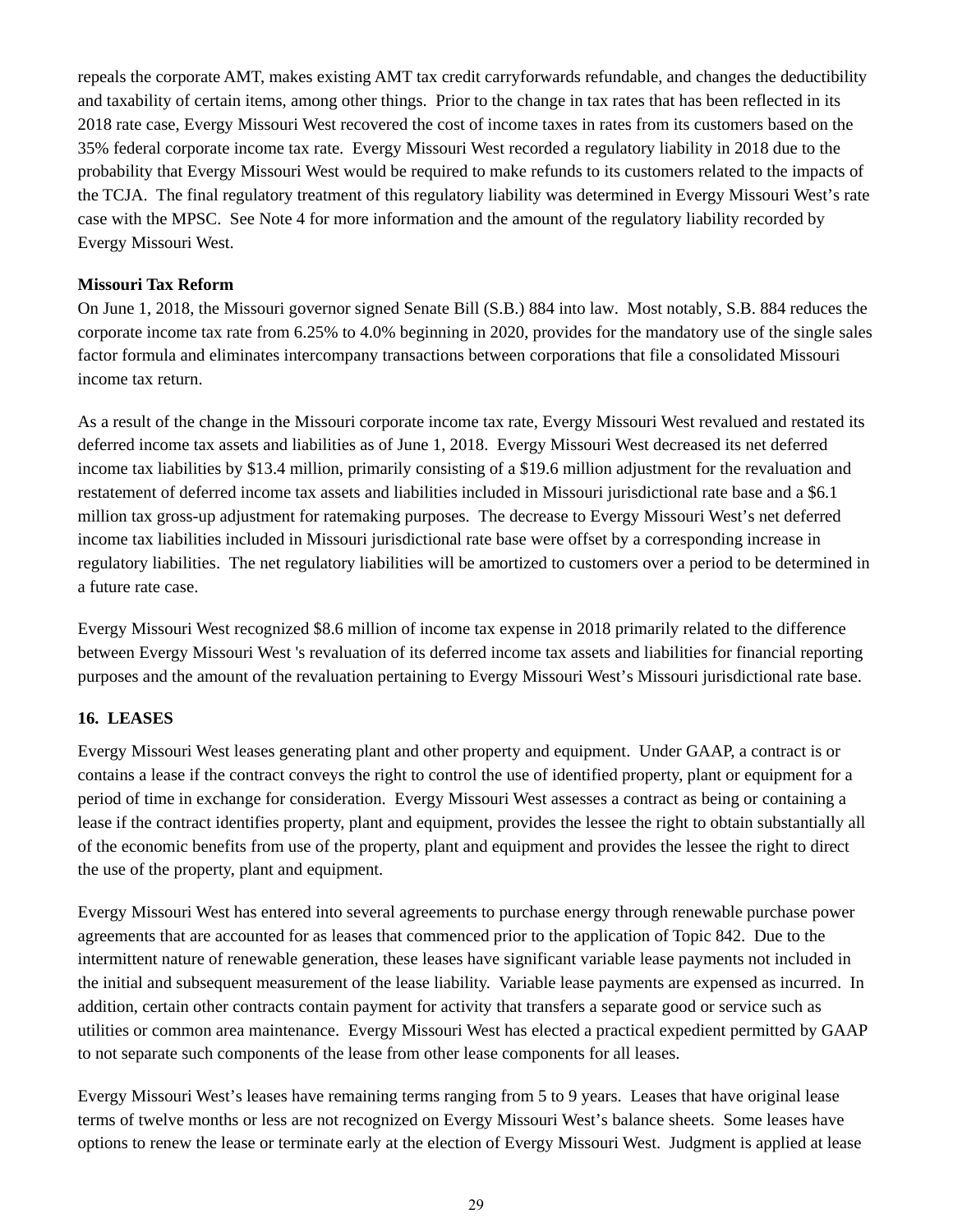commencement to determine the reasonably certain lease term based on then-current assumptions about use of the leased asset, market conditions and terms in the contract. The judgment applied to determine the lease term can significantly impact the measurement of the lease liability and right-of-use asset and lease classification.

Evergy Missouri West typically discounts lease payments over the term of the lease using its incremental borrowing rate at lease commencement to measure its initial and subsequent lease liability. For leases that existed at the initial application of Topic 842, Evergy Missouri West used the incremental borrowing rates that corresponded to the remaining lease term as of January 1, 2019.

Leases may be classified as either operating leases or finance leases. The lease classification is based on assumptions of the lease term and discount rate, as discussed above, and the fair market value and economic life of the leased asset. Operating leases recognize a consistent expense each period over the lease term, while finance leases will result in the separate presentation of interest expense on the lease liability and amortization of the rightof-use asset.

Evergy Missouri West's lease expense is detailed in the following table.

| Year Ended December 31, 2019                                 |            |       |
|--------------------------------------------------------------|------------|-------|
| Finance lease costs                                          | (millions) |       |
| Amortization of right-of-use assets                          | S          | (0.1) |
| Interest on lease liabilities                                |            | 0.1   |
| Short-term lease costs                                       |            | 0.3   |
| Variable lease costs for renewable purchase power agreements |            | 52.9  |
| Total lease costs                                            |            | 53.4  |

Evergy Missouri West had \$1.9 million of right-of-use assets obtained in exchange for new operating lease liabilities in 2019.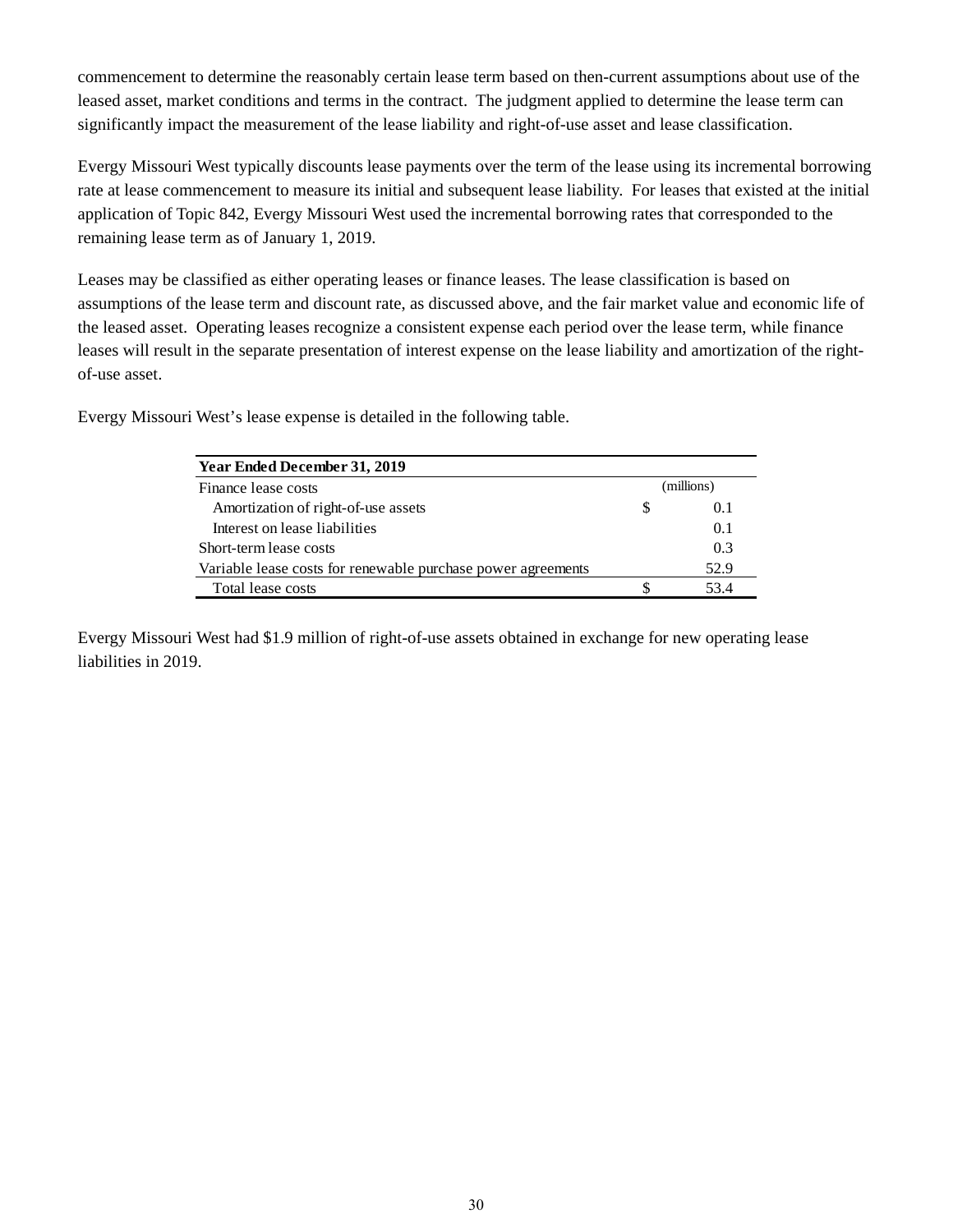# **Finance Leases**

Right-of-use assets for finance leases are included in property, plant and equipment on Evergy Missouri West's balance sheets. Lease liabilities for finance leases are included in other current and other long-term liabilities. Payments and other supplemental information for finance leases as of December 31, 2019, are detailed in the following table.

|                                                                                                                               | (millions) |       |
|-------------------------------------------------------------------------------------------------------------------------------|------------|-------|
| 2020                                                                                                                          | \$         | 0.2   |
| 2021                                                                                                                          |            | 0.2   |
| 2022                                                                                                                          |            | 0.2   |
| 2023                                                                                                                          |            | 0.2   |
| 2024                                                                                                                          |            | 0.2   |
| After 2024                                                                                                                    |            | 0.9   |
| Total finance lease payments                                                                                                  |            | 1.9   |
| Amounts representing imputed interest                                                                                         |            | (0.5) |
| Present value of lease payments                                                                                               |            | 1.4   |
| Less: current portion                                                                                                         |            | (0.2) |
| Total long-term obligations under finance leases                                                                              | -\$        | 1.2   |
| Right-of-use assets under finance leases included in property, plant and<br>equipment, net on the consolidated balance sheets | \$         | 257.9 |
| Weighted-average remaining lease term (years)                                                                                 |            | 8.7   |
| Weighted-average discount rate                                                                                                |            | 7.6%  |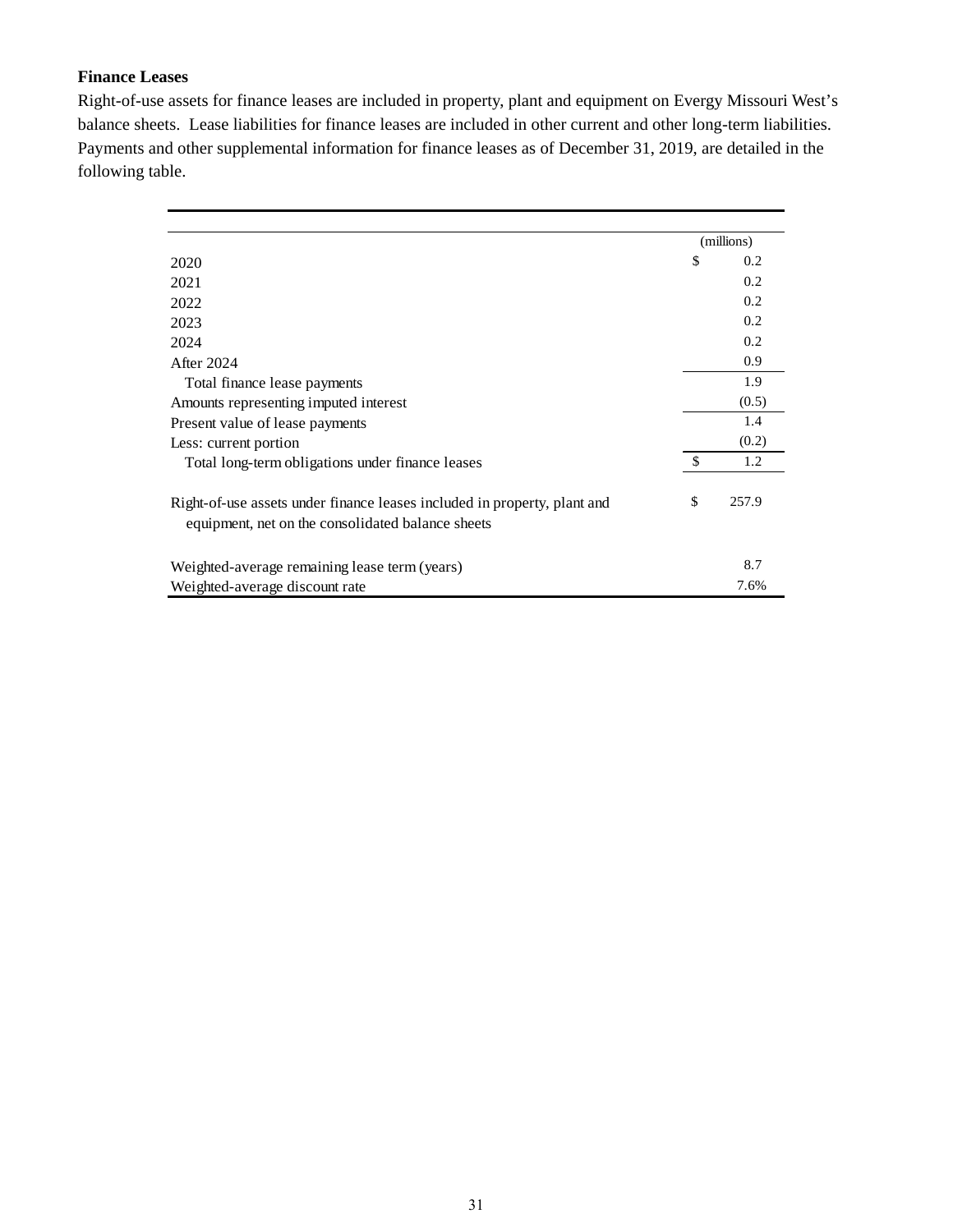# **Operating Leases**

Right-of-use assets for operating leases are included in other long-term assets on Evergy Missouri West's balance sheets. Lease liabilities for operating leases are included in other current and other long-term liabilities. Lease payments and other supplemental information for operating leases as of December 31, 2019, are detailed in the following table.

|                                                                                                           |     | (millions) |  |
|-----------------------------------------------------------------------------------------------------------|-----|------------|--|
| 2020                                                                                                      | \$  | 0.4        |  |
| 2021                                                                                                      |     | 0.4        |  |
| 2022                                                                                                      |     | 0.4        |  |
| 2023                                                                                                      |     | 0.4        |  |
| 2024                                                                                                      |     | 0.4        |  |
| After 2024                                                                                                |     |            |  |
| Total operating lease payments                                                                            |     | 2.0        |  |
| Amounts representing imputed interest                                                                     |     | (0.1)      |  |
| Present value of lease payments                                                                           |     | 1.9        |  |
| Less: current portion                                                                                     |     | (0.4)      |  |
| Total long-term obligations under operating leases                                                        | -\$ | 1.5        |  |
| Right-of-use assets under operating leases included in other assets on the<br>consolidated balance sheets | \$  | 1.9        |  |
| Weighted-average remaining lease term (years)                                                             |     | 5.0        |  |
| Weighted-average discount rate                                                                            |     | 2.2%       |  |